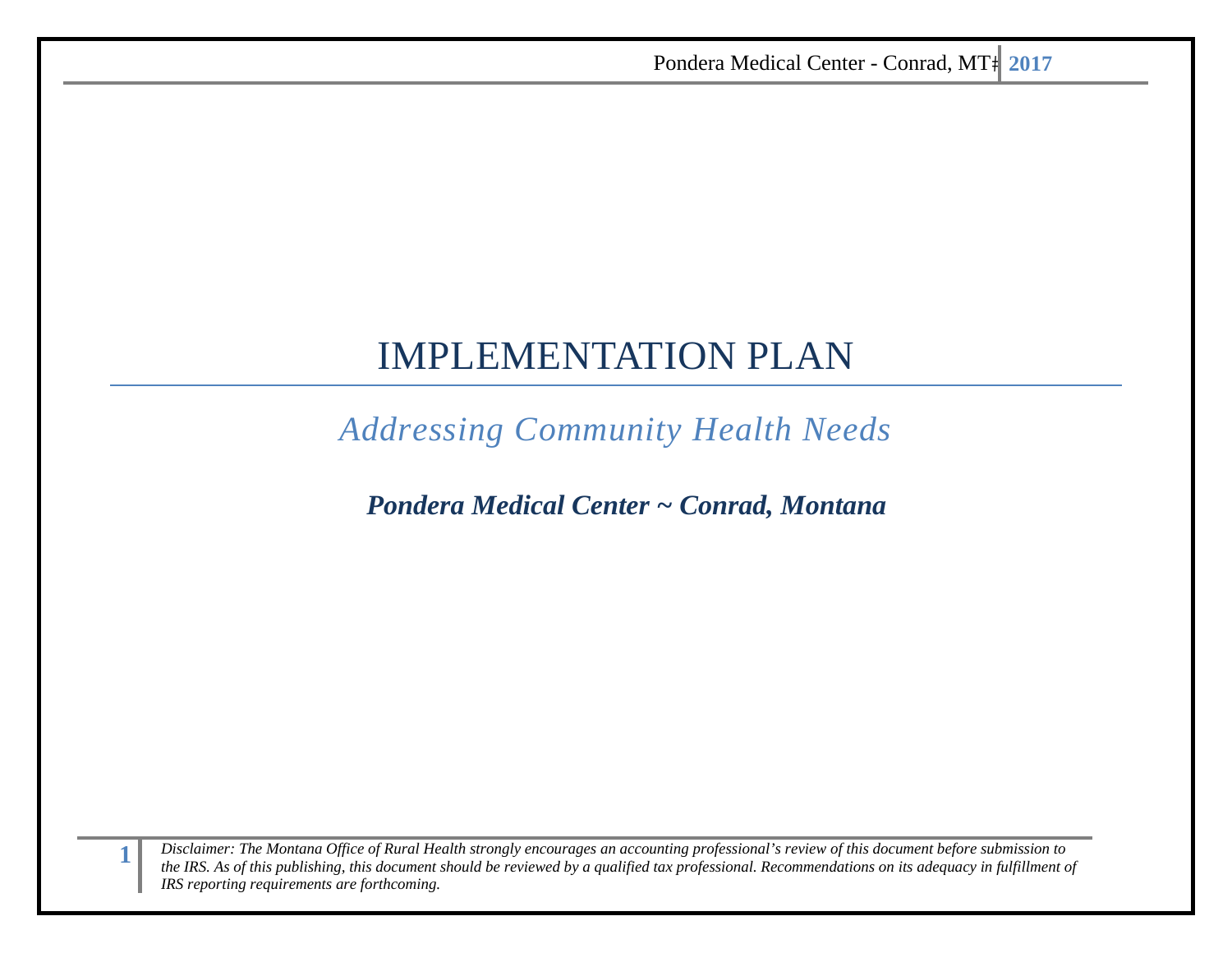# **Table of Contents**

| $\emph{The Implementation Planning Process …} \label{prop:non-convex} \normalsize$                   |  |
|------------------------------------------------------------------------------------------------------|--|
|                                                                                                      |  |
|                                                                                                      |  |
|                                                                                                      |  |
|                                                                                                      |  |
|                                                                                                      |  |
|                                                                                                      |  |
| $\emph{Priorityed Needs to Address} \emph{} \emph{} \emph{} \emph{} \emph{} \emph{} \emph{} \emph{}$ |  |
|                                                                                                      |  |
|                                                                                                      |  |
|                                                                                                      |  |
|                                                                                                      |  |
|                                                                                                      |  |

Disclaimer: The Montana Office of Rural Health strongly encourages an accounting professional's review of this document before submission to the IRS. As of this publishing, this document should be reviewed by a qualified tax professional. Recommendations on its adequacy in fulfillment of IRS reporting requirements are forthcoming.

 $\overline{2}$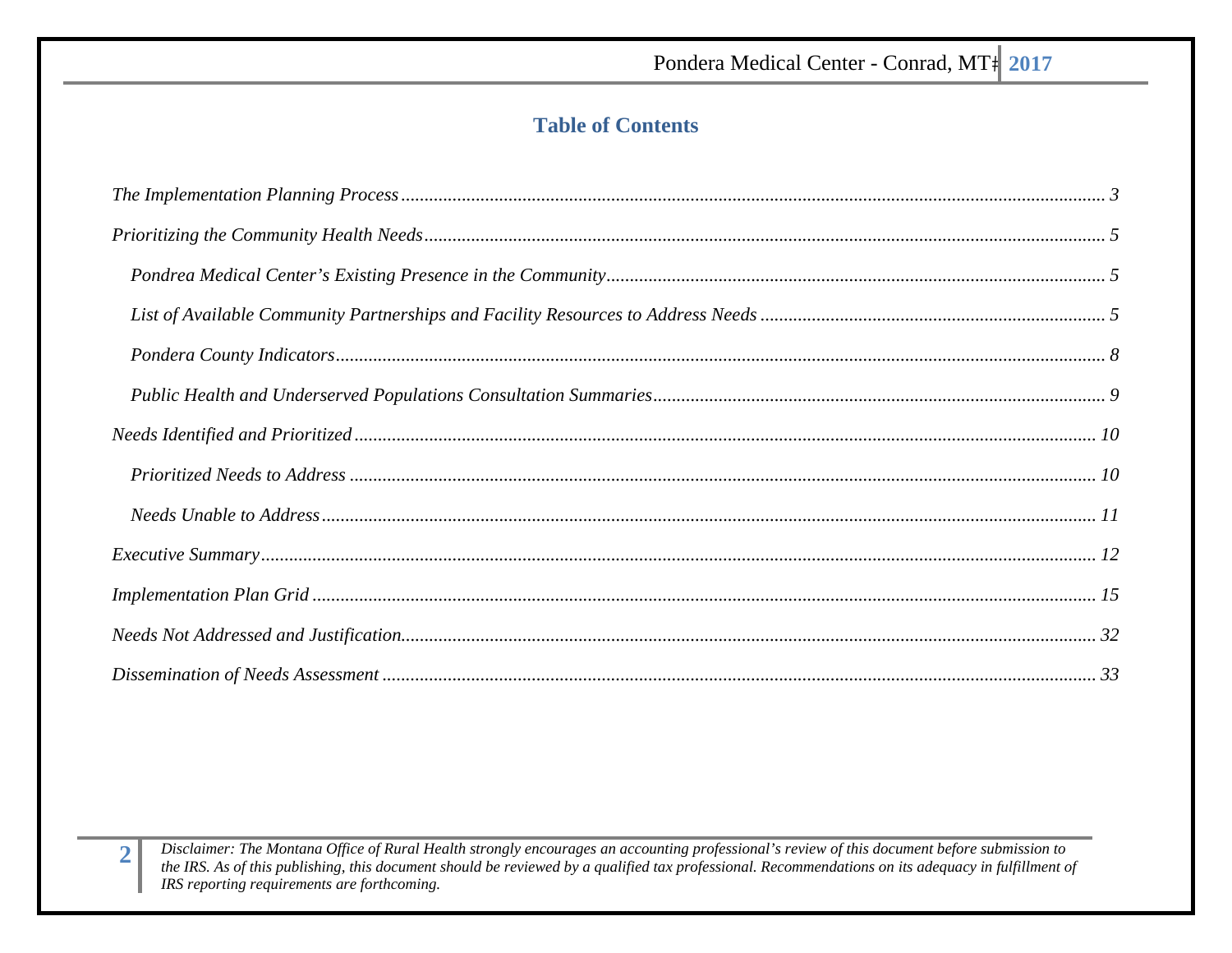### **The Implementation Planning Process**

The implementation planning committee – comprised of Pondera Medical Center's leadership team– participated in an implementation planning process to systematically and thoughtfully respond to all issues and opportunities identified through the Community Health Needs Assessment (CHNA).

The CHNA performed in the fall of 2016 to determine the most important health needs and opportunities for Pondera County, Montana. "Needs" were identified as the top issues or opportunities rated by respondents during the CHNA survey process or during focus groups (see page10 for a list of "Needs Identified and Prioritized"). For more information regarding the needs identified, as well as the assessment process/approach/methodology, please refer to the facility's assessment report, which is posted on the facility's website (https://www.ponderamedical.org/community-health-needs-assessment ).

The community steering committee determined the most important health needs to be addressed by reviewing the CHNA, secondary data, community demographics, and input from representatives representing the broad interest of the community, including those with public health expertise (see page 9 for additional information regarding input received from community representatives).

The implementation planning committee determined which needs or opportunities could be addressed considering Pondera Medical Center's parameters of resources and limitations. The committee then prioritized the needs/opportunities using the additional parameters of the organizational vision, mission, and values, as well as existing and potential community partners. Participants then created a goal to achieve through strategies and activities, as well as the general approach to meeting the stated goal (i.e. staff member responsibilities, timeline, potential community partners, anticipated impact(s), and performance/evaluation measures).

The prioritized health needs as determined through the assessment process and which the facility will be addressing relates to the following healthcare issues:

- 1. Health and wellness
- 2. Access to healthcare services
- 3. Senior services

In addressing the aforementioned issues, Pondera Medical Center seeks to:

- a) Improve access to healthcare services;
- b) Enhance the health of the community;
- c) Advance medical or health knowledge;
- d) Relieve or reduce the burden of government or other community efforts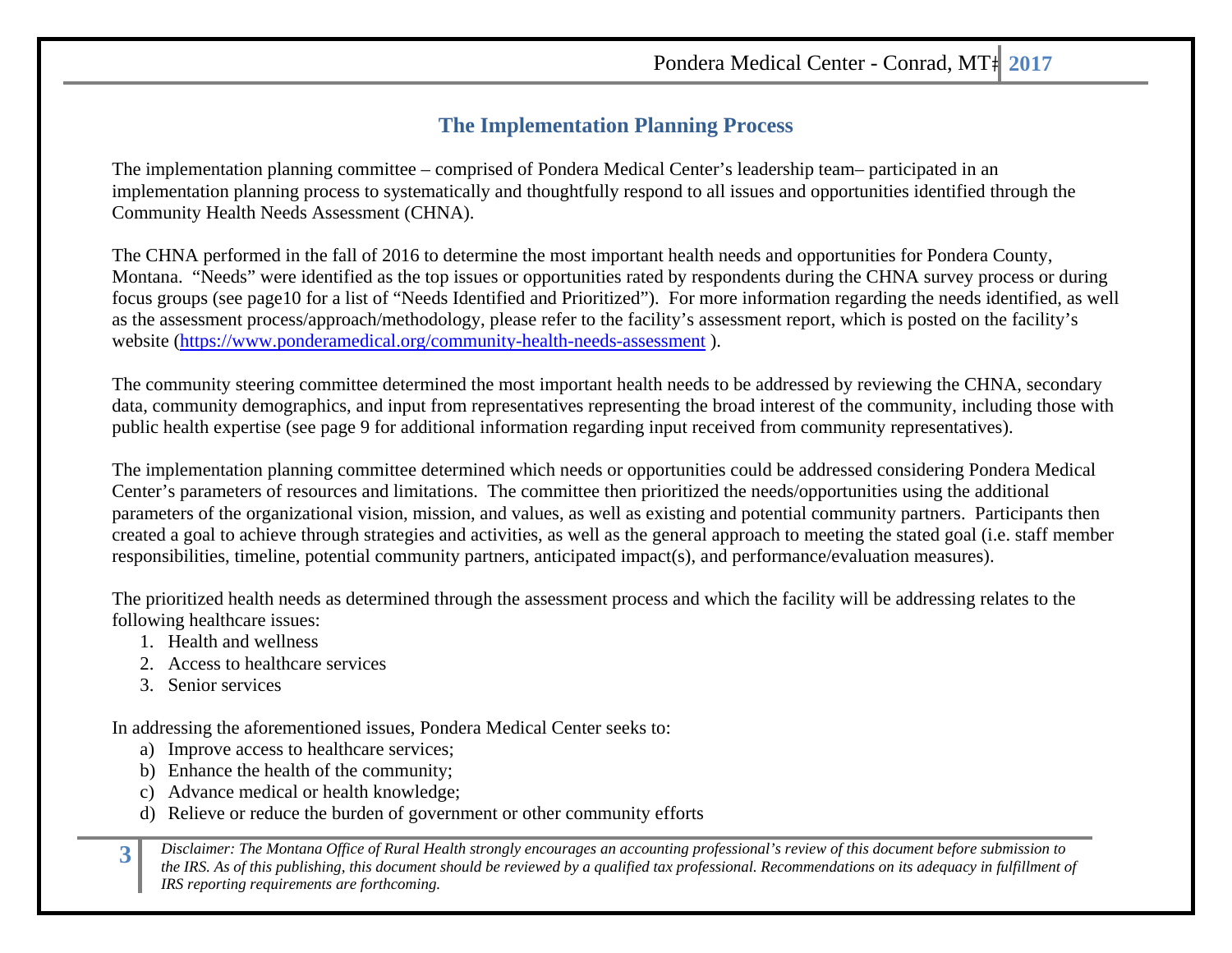### **Pondera Medical Center's Mission:**

 $\bullet$ Exceed the healthcare expectations of those we serve through all of life's stages.

### **Pondera Medical Center's Vision:**

 $\bullet$  Pondera Medical Center, in partnership with the community we serve, will strive to promote wellness and accessible, quality, personalized healthcare.

### **Pondera Medical Center's Values:**

• PMC "C.A.R.E.S." Commitment **Accountability** Respect Excellence Service

### **Implementation Planning Committee Members:**

- Bill O'Leary CEO, Pondera Medical Center
- $\bullet$ Laura Erickson, RN- CNO
- $\bullet$ Sherry Johnson- Clinic Manager
- $\bullet$ Cynthia Grubb, RN- Risk/Safety, Clinical Navigator
- $\bullet$ Laurie Ward, RN- QA/IC
- . Patrick Johnson- HR
- . Marketing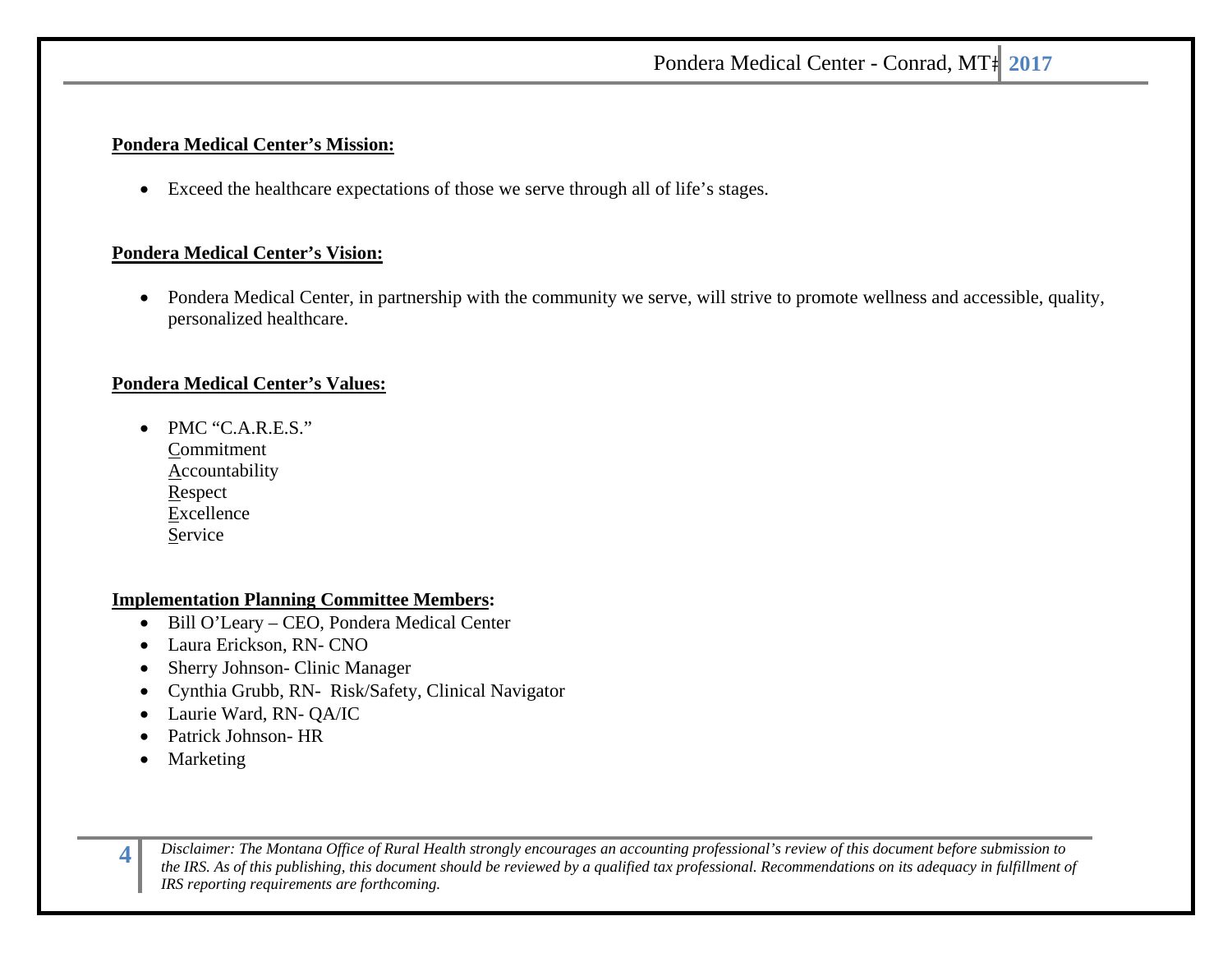# **Prioritizing the Community Health Needs**

The implementation planning committee completed the following to prioritize the community health needs:

- Reviewed the facility's presence in the community (i.e. activities already being done to address community need)
- Considered organizations outside of the facility which may serve as collaborators in executing the facility's implementation plan
- Assessed the health indicators of the community through available secondary data
- Evaluated the feedback received from consultations with those representing the community's interests, including public health

### **Pondera Medical Centers Existing Presence in the Community**

- Pondera Medical Center (PMC) hosts an annual health fair in the community.
- PMC partners with the local health department in regards to tobacco cessation and DUI task force.
- Pondera Medical Center sponsors several community activities, including a Fun Run and Golf Tournament.

### **List of Available Community Partnerships and Facility Resources to Address Needs**

- List organizations of existing and potential partnerships. Please update list (pulled from previous plan):
- $\bullet$ The Montana Nutrition and Physical Activity program (NAPA) assists with initiatives associated with health and wellness.
- $\bullet$  The Agency for Healthcare Research & Quality (AHRQ) provides research to assist providers and patients with making informed healthcare decisions and improving the quality of healthcare services.
- 0 Montana Office of Rural Health/Area Health Education Center (MORH/AHEC) provides technical assistance to rural health systems and organizations.
- The Montana Department of Public Health and Human Services (MT DPHHS) works to protect the health of Montanans.
- $\bullet$  The Pondera County Health Department works toward the promotion and maintenance of individual, group, and community health.
- $\bullet$ Community Cancer Foundation-assists cancer patients with healthcare needs
- $\bullet$ The Lion's Club provides a support network of volunteers for community projects.
- $\bullet$  The Chamber of Commerce works hard to help promote local business, provides information about Conrad and helps plan and host community events.
- Human Resources Development Council (HRDC) exists to improve the lives of community members, especially those who face poverty or isolation.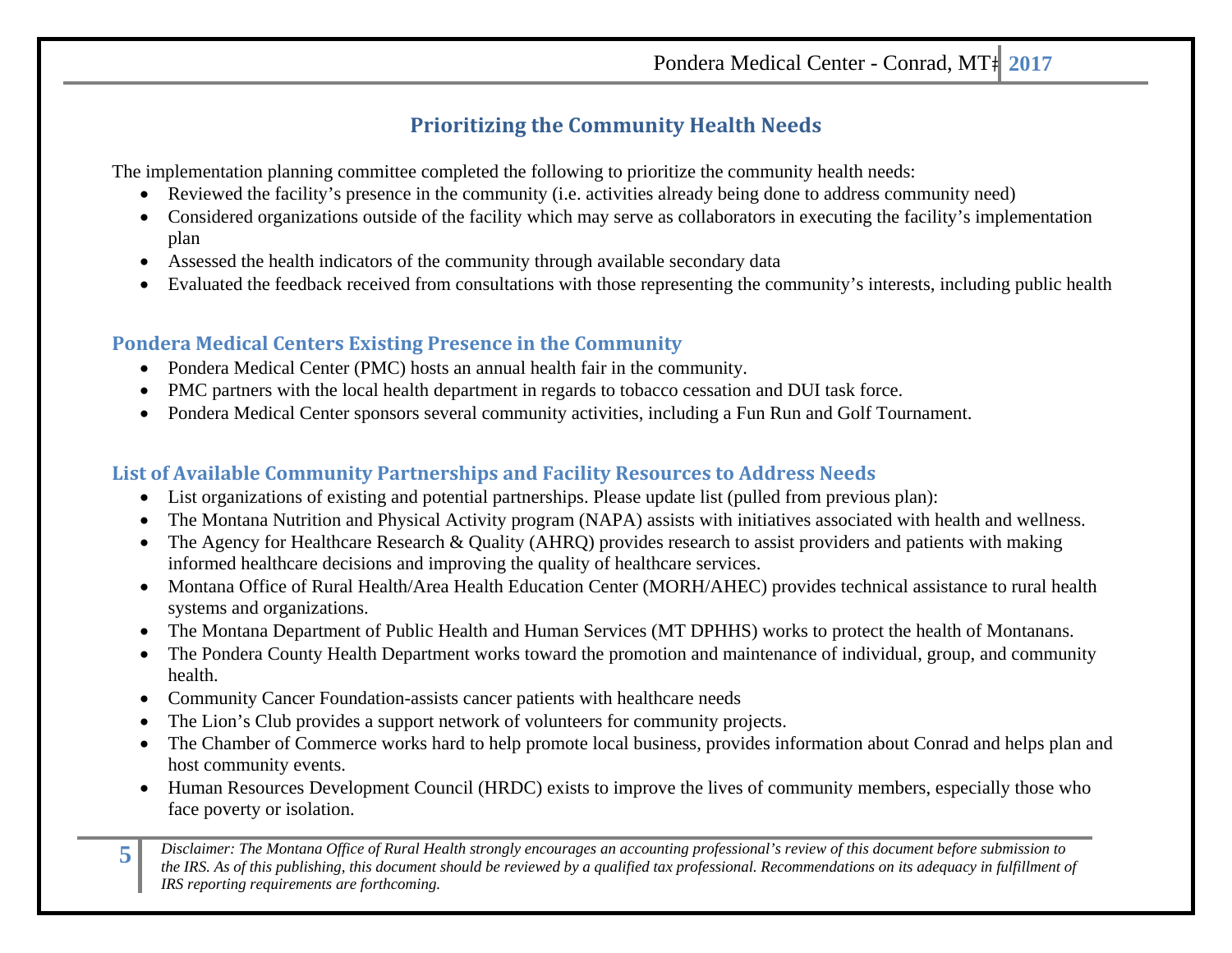- Alcoholics Anonymous (AA) is a fellowship of men and women who share their experience, strength and hope with each other that they may solve their common problem and help others to recover from alcoholism.
- North Central Area on Aging is a local aging program that provide information and services on a range of assistance for older adults and those who care for them
- Pioneer Counseling-Steve Baliko
- $\bullet$ Centers for Mental Health
- . Counseling Connections-Pam McFarland
- $\bullet$  Sunset Dental Care provides many advanced procedures that can have a huge impact on patient's dental health and total body wellness.
- $\bullet$ The Pondera Co. Food Bank focuses on the assistance of low income, seniors, disabled, and the elderly in the community.
- $\bullet$ Conrad Fitness Club offers a variety of fun and exciting fitness classes.
- $\bullet$ Pondera Healthcare Foundation
- $\bullet$ The Fun Run is sponsored by PMC as another way to exercise with a 1k or 5k.
- $\bullet$  MSU Extension Service improves the lives of Montana citizens by providing unbiased research-based education and information that integrates learning, discovery and engagement to strengthen the social, economic and environmental wellbeing of individuals, families, and communities.
- Conrad Public Schools mission is a shared commitment to a supportive environment for lifelong learners.
- $\bullet$ Conrad Senior Center offers congregate and home delivered meals, health screenings, transportation, and activities
- $\bullet$  Senior Surrey is a nonprofit organization providing a wide range of services and activities to keep older adults independent and engaged in the community.
- Easter Seals provides exceptional services, education, outreach and advocacy so that people with disabilities can live, learn, work and play in our communities.
- Quality Life Concepts is dedicated to making sure that every individual we are honored to serve enjoys a quality life and continues supporting children and adults with special needs since 1977.
- $\bullet$  The mission of Front Range CASA is to support and promote court-appointed volunteer advocacy so that every abused or neglected child in the 9th Judicial District (Glacier, Pondera, Teton and Toole Counties) can be safe, establish permanence and have the opportunity to thrive.
- Blue Sky Villa is for seniors who can care for themselves but who want to enjoy a low-maintenance life, independent living is the ideal choice.
- $\bullet$ Horizon Lodge is an affordable housing community serving low income renters.
- . Hi-line help for Abused Spouses
- . Ministerial Association
- 6 Disclaimer: The Montana Office of Rural Health strongly encourages an accounting professional's review of this document before submission to<br>the IRS. As of this publishing, this document should be reviewed by a qualified *IRS reporting requirements are forthcoming.*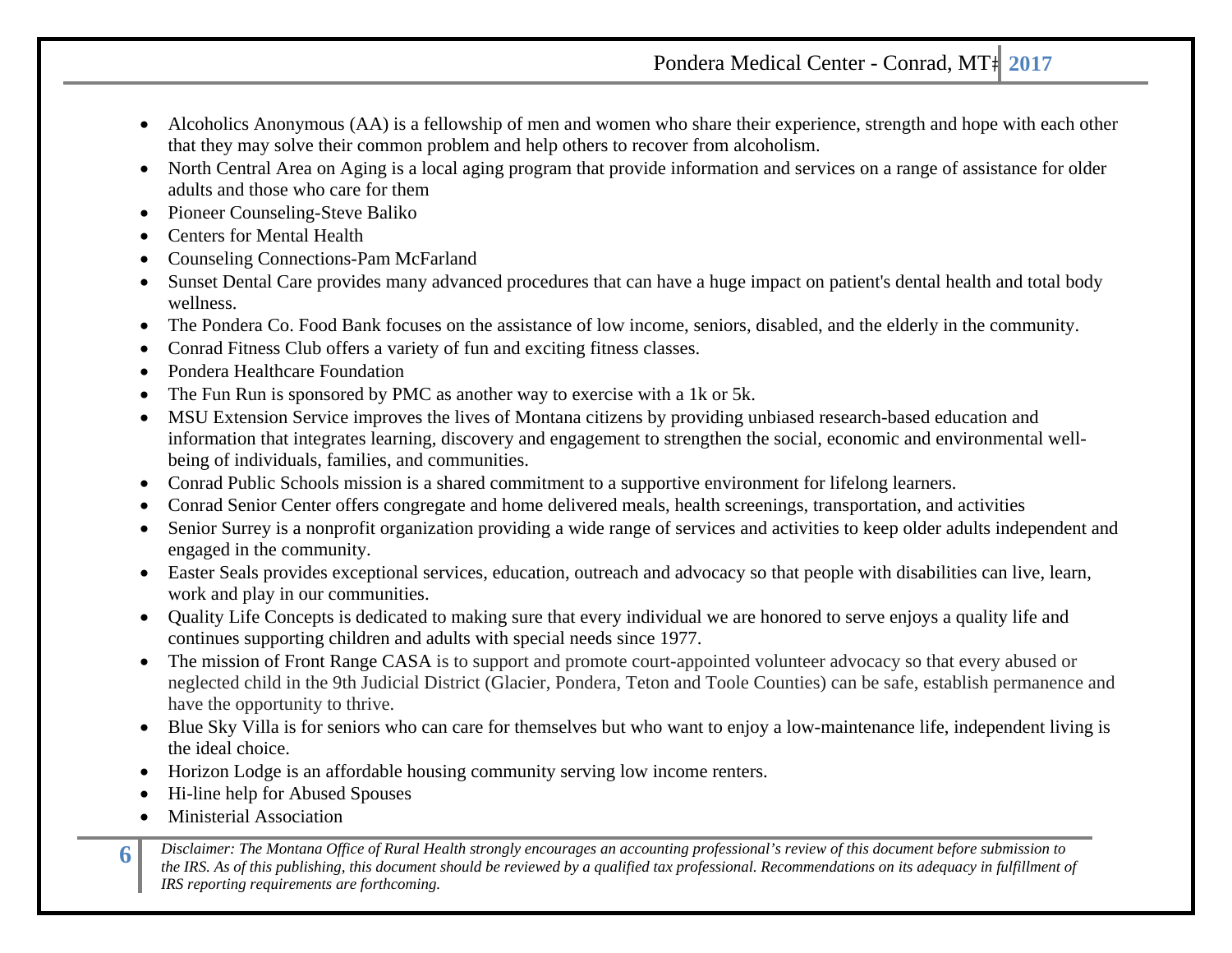- $\bullet$ Department of Family Services
- $\bullet$ Local Emergency Planning Committee (LEPC)
- $\bullet$ Local law enforcement-including county and city
- $\bullet$ Pondera County Search and Rescue
- $\bullet$ Beehive Assisted Living Facility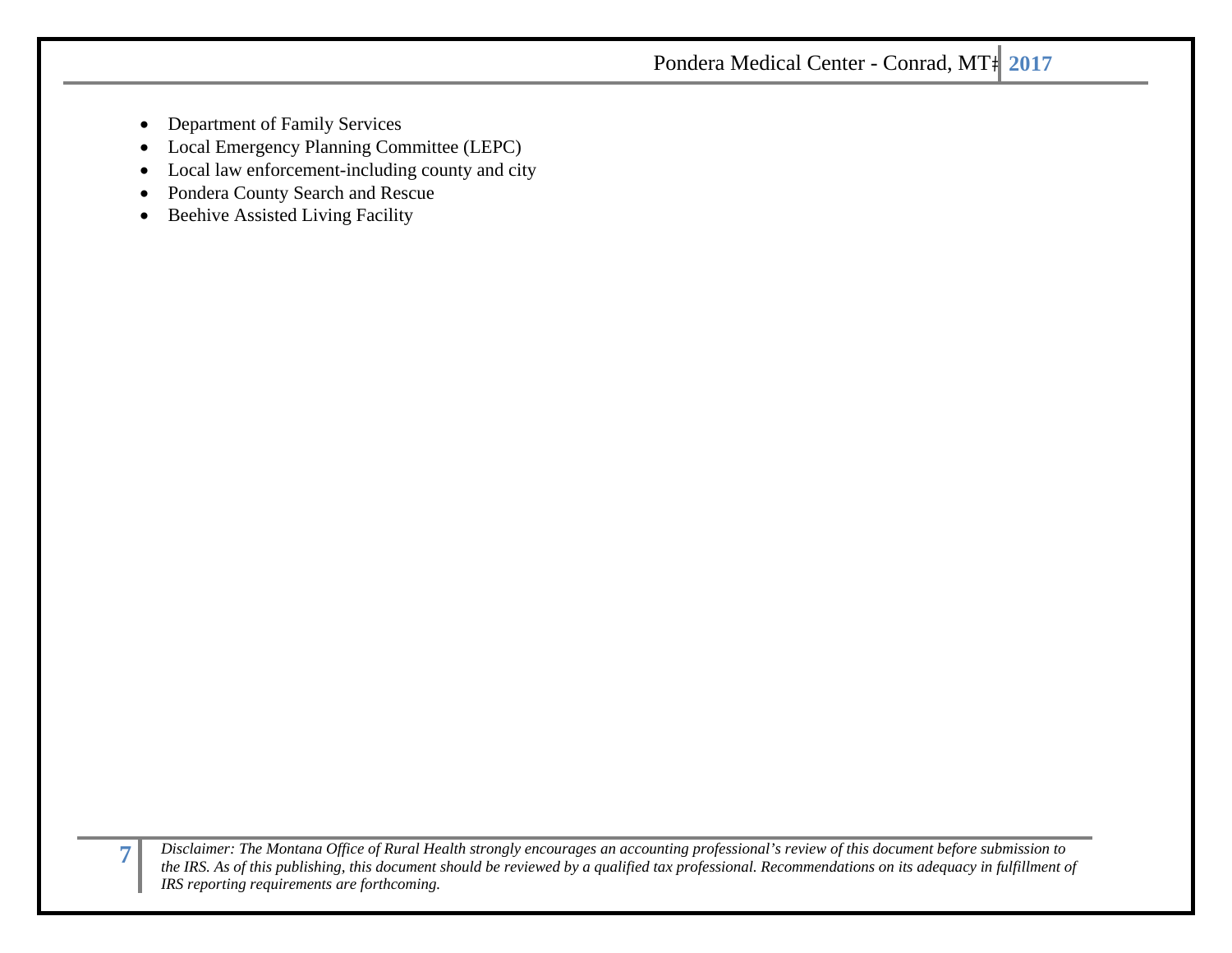### **Pondera County Indicators**

### Low Income Persons

■ 19% of persons are below the federal poverty level

#### Uninsured Persons

- 18.4% of adults less than age 65 are uninsured
- Data is not available by county for uninsured children less than age 18

### Leading Causes of Death: Primary and Chronic Diseases

- $\blacksquare$ Cancer
- $\blacksquare$ Heart Disease
- Г Unintentional Injuries

\* Note: Other primary and chronic disease data is by region and thus difficult to decipher community need.

#### Elderly Populations

■ 17% of Pondera County's Population is 65 years and older

### Size of County and Remoteness

- 5,852 people in Pondera County
- 3.6 people per square mile

### Nearest Major Hospital

Benefis Healthcare in Great Falls, MT is 64.8 miles from Pondera Medical Center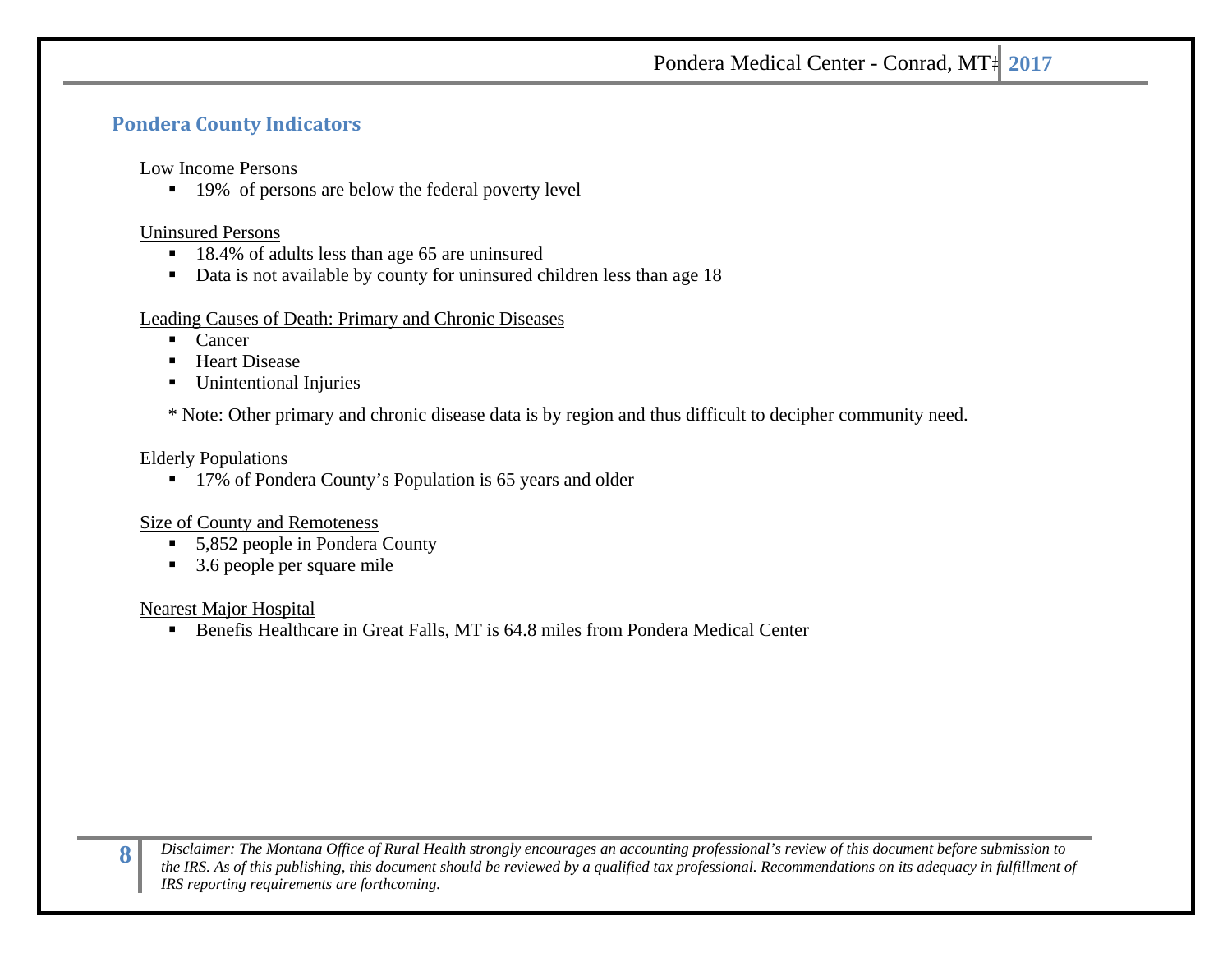### **Public Health and Underserved Populations Consultation Summaries**

Public Health Consultation [Cynthia Grubb, RN – Public Health Nurse, Pondera County Health Department – Sept. 1, 2016]

- We need more providers in the community.
- Lack of mental health services in the community
- We [PCHD] would like to collaborate with PMC on mental health issues. It is an area of weakness.

Underserved Population – Low-Income [Cynthia Grubb, RN – Public Health Nurse, Pondera County Health Department – Nov. 15, 2016]

- $\blacksquare$  There is a large amount of Medicaid recipients in our service area, which is a challenge. We [PCHD] will continue to collaborate with PMC to find ways to meet the needs of this population.
- Flu shot coverage has been lower.
- ٠ Recommend continued education and application into the WIC program for families who qualify.

Underserved Population – Youth [Bergen Morehouse; Janie McFarland; Linda Carlson – Community Steering Committee Members– December 19, 2016]

- **Program for high school students to job shadow at the hospital was dropped when teacher retired. Would encourage the** school to reinstate the program if possible.
- $\blacksquare$ Kids and family health fair.

Underserved Population – Seniors [Don McClain – Pondera Medical Foundation– December 20, 2016]

- $\blacksquare$ More providers continue to be a need for the community. Elderly like to see their own primary care provider each time.
- Overall, I think the providers are meeting the needs of seniors, but many do travel to Great Falls for specialty providers, and this can be difficult for that age group.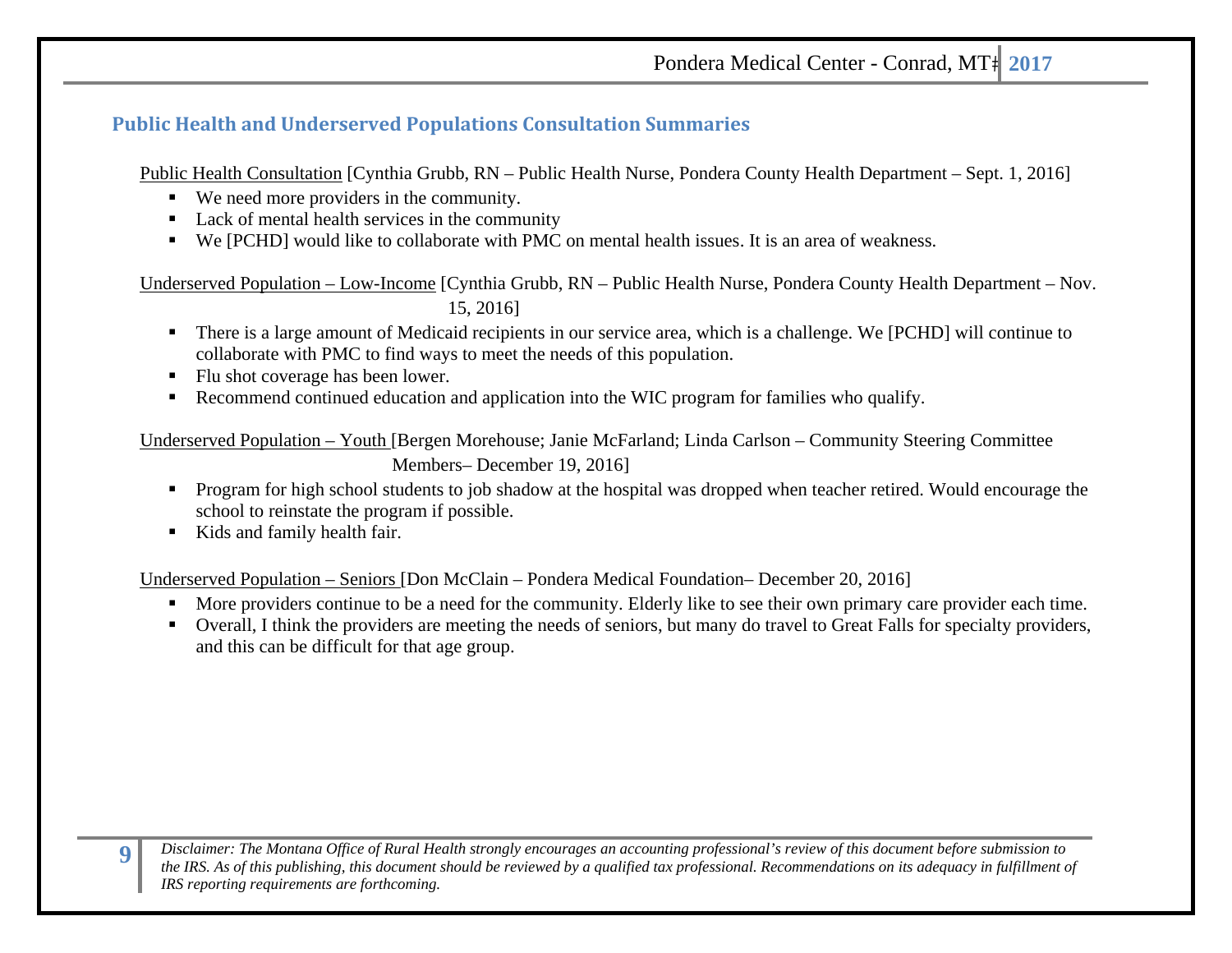# **Needs Identified and Prioritized**

### *Prioritized Needs to Address*

- 1. 63.6% of survey respondents rated their community as "somewhat healthy." 13.3% felt their community was "unhealthy or very unhealthy."
- 2. Top three health concerns identified were: Cancer (48.3%), Alcohol/substance abuse (44.4%) and Overweight/obesity (31.8%).
- 3. Top three components of a healthy community identified were: Access to healthcare and other services (57.6%), Good jobs and a healthy economy (43%), and Healthy behaviors and lifestyles (32.5%).
- 4. Survey respondents indicated most interest in the following educational classes/programs: Health and wellness (44.2%), Fitness (32.6%), and Weight loss (31%).
- 5. 60.9% of survey respondents rated the availability of prevention programs as "fair" or "poor."
- 6. 36.8% of survey respondents reported having experienced periods of depression in the past three years.
- 7. 66.7% of survey respondents feel availability of mental health services in the area is "fair" or "poor."
- 8. 62.1% of survey respondents feel availability of substance abuse program in the area is "fair" or "poor."
- 9. 25.1% of survey respondents rated their knowledge of health services at PMC as "fair" or "poor."
- 10. Top two ways survey respondents identified to improve access to healthcare were: More primary care providers (71.7%) and Greater health education services (34.5%).
- 11. Survey and focus group attendees indicated community may not be accessing various health services because they were unaware of availability or schedule.
- 12. Focus group participants felt more doctors as well as retaining current providers and professional staff would improve the health of the community.
- 13. Top three desired local healthcare services were: Ask-a-Nurse (55.1%), Dermatology (31.4%), and Gynecology/obstetrics (28.8%).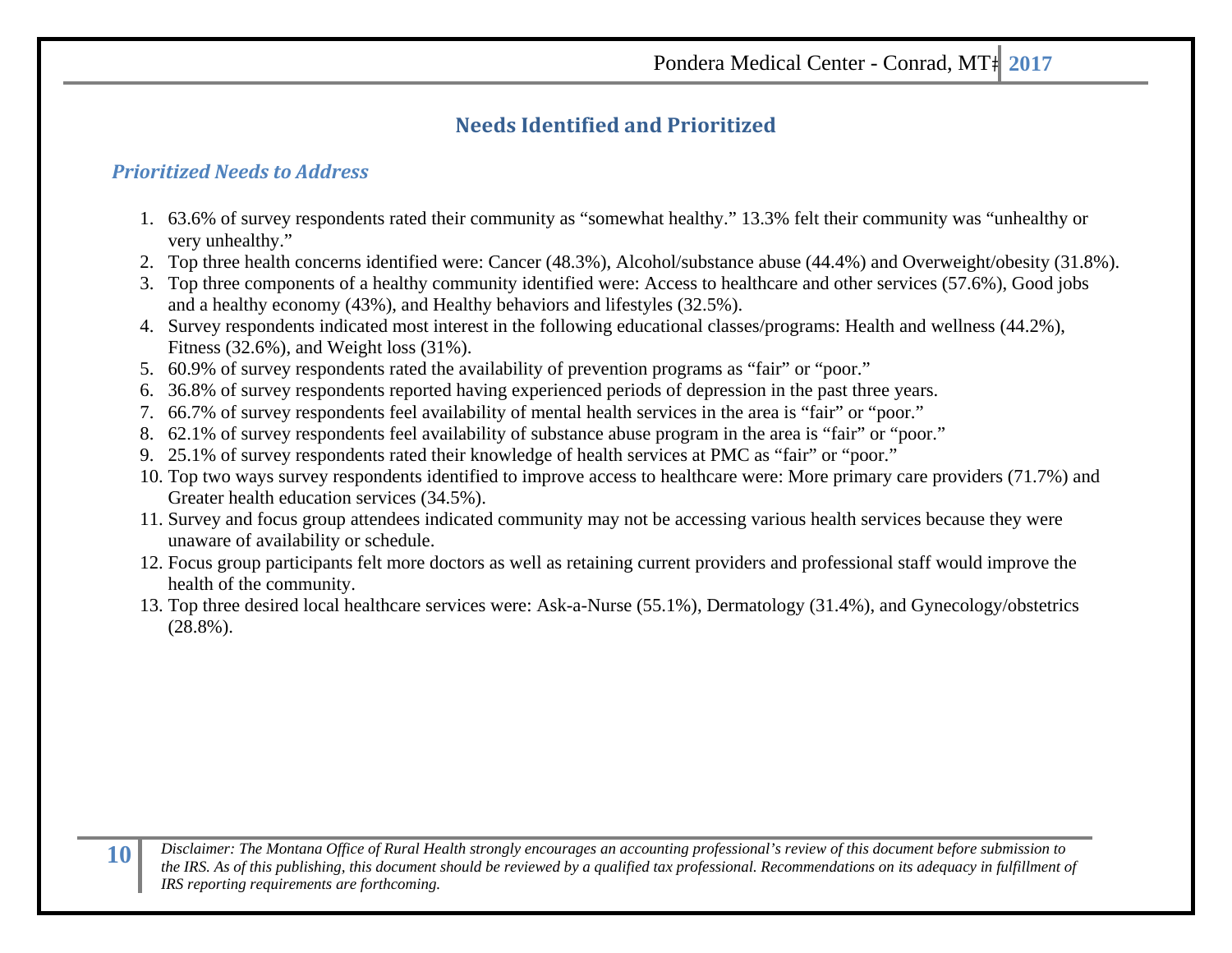### *Needs Unable to Address*

*(See page 32 for additional information)* 

- 1. Dermatology (31.4%) was the second highest desired service not currently available locally.
- 2. 46.9% of survey respondents delayed or did not received needed medical services in the last three years. Top reason for not receiving care was due to cost (It cost too much; 45.1%).
- 3. Focus group participants expressed interest in maternity/prenatal care.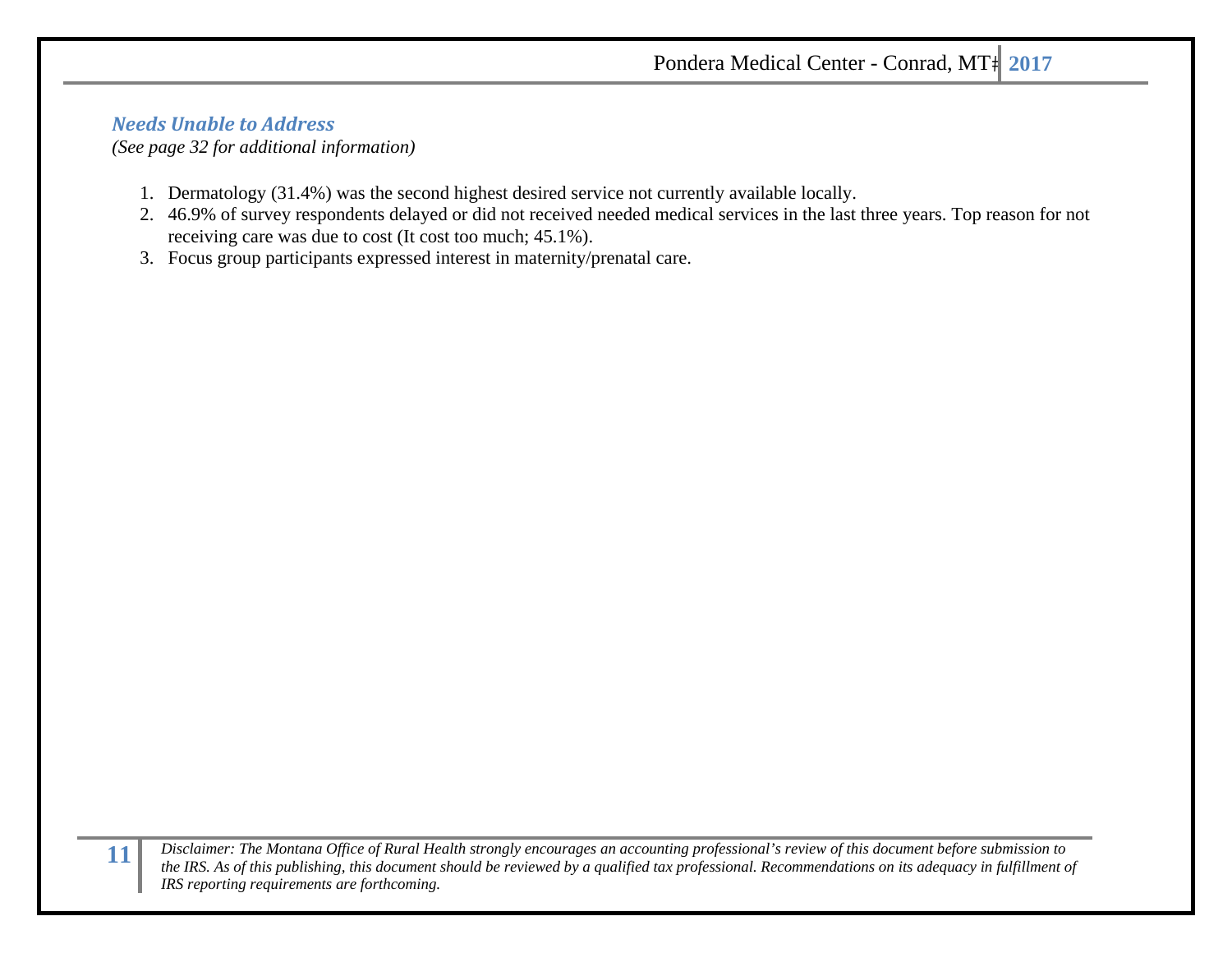Pondera Medical Center - Conrad, MT# 2017

### **Executive Summary**

The following summary briefly represents the goals and corresponding strategies and activities which the facility will execute to address the prioritized health needs (from page 10). For more details regarding the approach and performance measures for each goal, please refer to the Implementation Plan Grid section, which begins on page 15.

**Goal 1:** Increase access to health and wellness opportunities in Pondera County.

**Strategy 1.1:** Explore opportunities to promote and expand health and wellness activities in the community. **Activities:** 

- Continue offering/support for community programs that enhance the health and wellness of the community (Biggest loser program, Community Fun Run, 4-6 grade jump rope for cardiac health, Golf tournament and Diabetes management).
- Continue PMC staff presence in community led health and wellness coalitions (ACES, Tobacco Coalition/Montana Quit Line, DUI task force, and Mental Health Advisory board).
- Continue offering community health fair.
- Explore partnership with public school to develop school based health fair.
- Explore feasibility of implementing Medicare beneficiary wellness program for PMC clinic patients.

**Strategy 1.2:** Further develop and implement PMC worksite wellness program.

**Activities:** 

**1**

- Convene PMC staff and fringe benefit team to develop worksite wellness program.
- $\bullet$ • Research/explore worksite wellness programs and best practices.
- $\bullet$ • Implement PMC worksite wellness program.
- $\bullet$ • Develop enrollment process and marketing/outreach for PMC staff.
- 0 • Create incentive program to assist/enhance enrollment process/staff participation.
- . • Analyze data/conduct assessment to determine participant educational needs/desires.
- . • Explore local partners, foundations, grants to expand offerings/space/programmatic offerings.
- 0 • Create community marketing information to share with other local business.
- $\bullet$ • Conduct assessment to determine if expansion to other local business is feasible.

Disclaimer: The Montana Office of Rural Health strongly encourages an accounting professional's review of this document before submission to<br>the IRS. As of this publishing, this document should be reviewed by a aualified t *of this publishing, this document should be reviewed by a qualified tax professional. Recommendations on its adequacy in fulfillment of IRS reporti ing requirements ar re forthcoming.*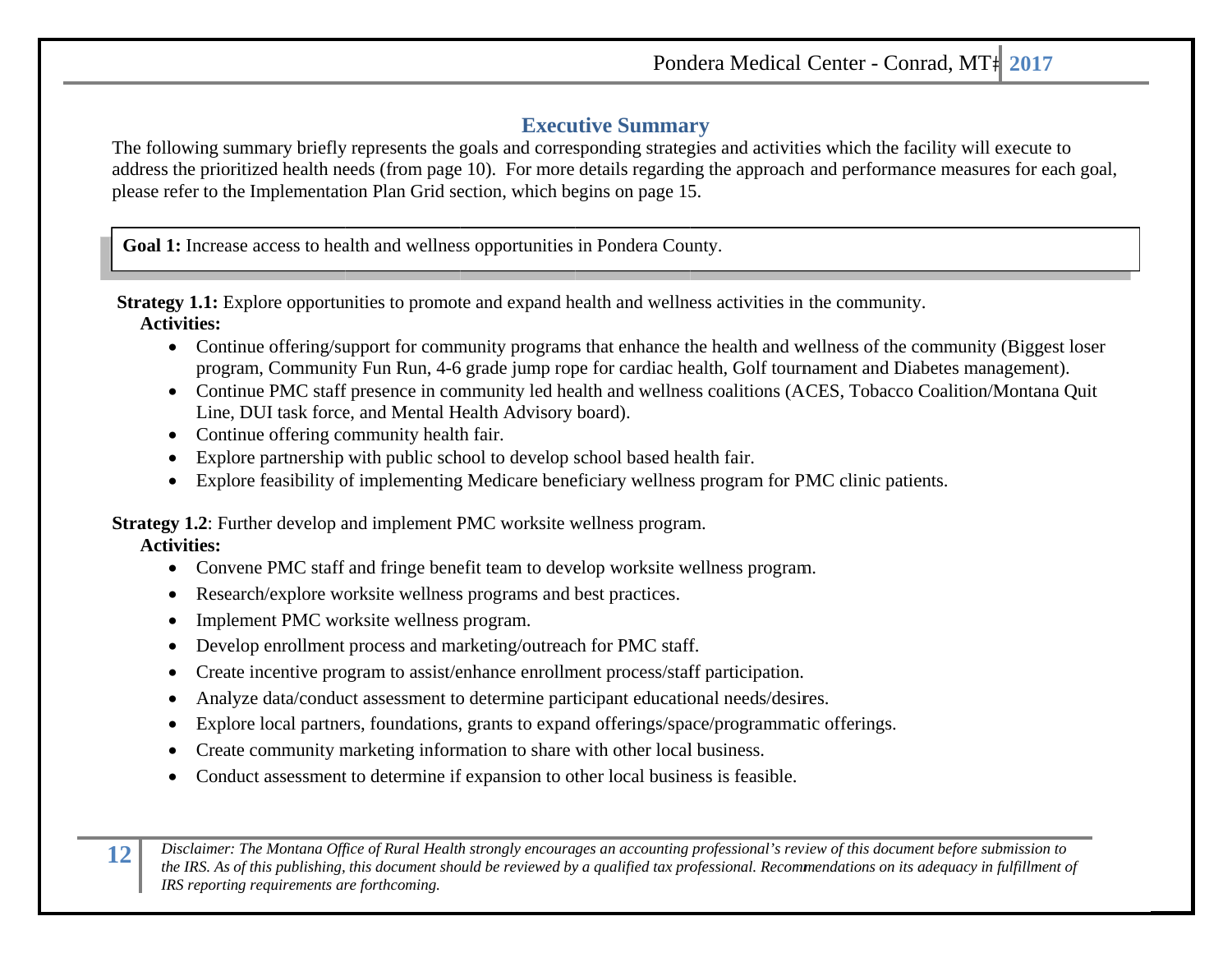# Pondera Medical Center - Conrad, MT# 2017

**Strategy 1.3**: Improve community knowledge of health and wellness offerings/programs within the community. **Activities:** 

- Convene community stakeholder groups to conduct an environmental scan of available health and wellness resources.
- 0 • Create tab or website space on PMC's website to host health and wellness resource materials.
- . • Develop marketing campaign on new resource for PMC staff and community.
- . • Explore opportunities to engage/educate community through social media efforts.

**Goal 2:** Improve access to healthcare services in Pondera County.

**Strategy 2.1:** Develop Care Transition program.

### **Activities:**

**1**

- Continue participation in Rural Health Care Transition Grant.
- Hire Clinical Navigator.
- . • Develop discharge planning protocol.
- . • Develop patient education/tools for patients at discharge.
- . • Create discharge education materials (example- educational binders with: care plan, discharge plan, and follow up call).
- $\bullet$ • Develop and implement patient engagement/patient follow up protocol for patients post-discharge.
- Assess patient transfers and conduct follow up assessments to assist patients in utilizing local services as appropriate.

**Strategy 2.2:** Improve community knowledge of available resources and services at PMC. **Activities:** 

- Enhance PMC social media presence (via Facebook, Instagram, and Twitter). Explore ways to draw in visitors through sharing articles, health quizzes, health apps, health news, Health in the 406, etc.
- Continue current marketing efforts to inform community on schedules of visiting specialist, upcoming events, etc. (Newspaper and website).
- Explore educating community on telemedicine services.

Disclaimer: The Montana Office of Rural Health strongly encourages an accounting professional's review of this document before submission to<br>the IRS. As of this publishing, this document should be reviewed by a aualified t *of this publishing, this document should be reviewed by a qualified tax professional. Recommendations on its adequacy in fulfillment of IRS reporti ing requirements ar re forthcoming.*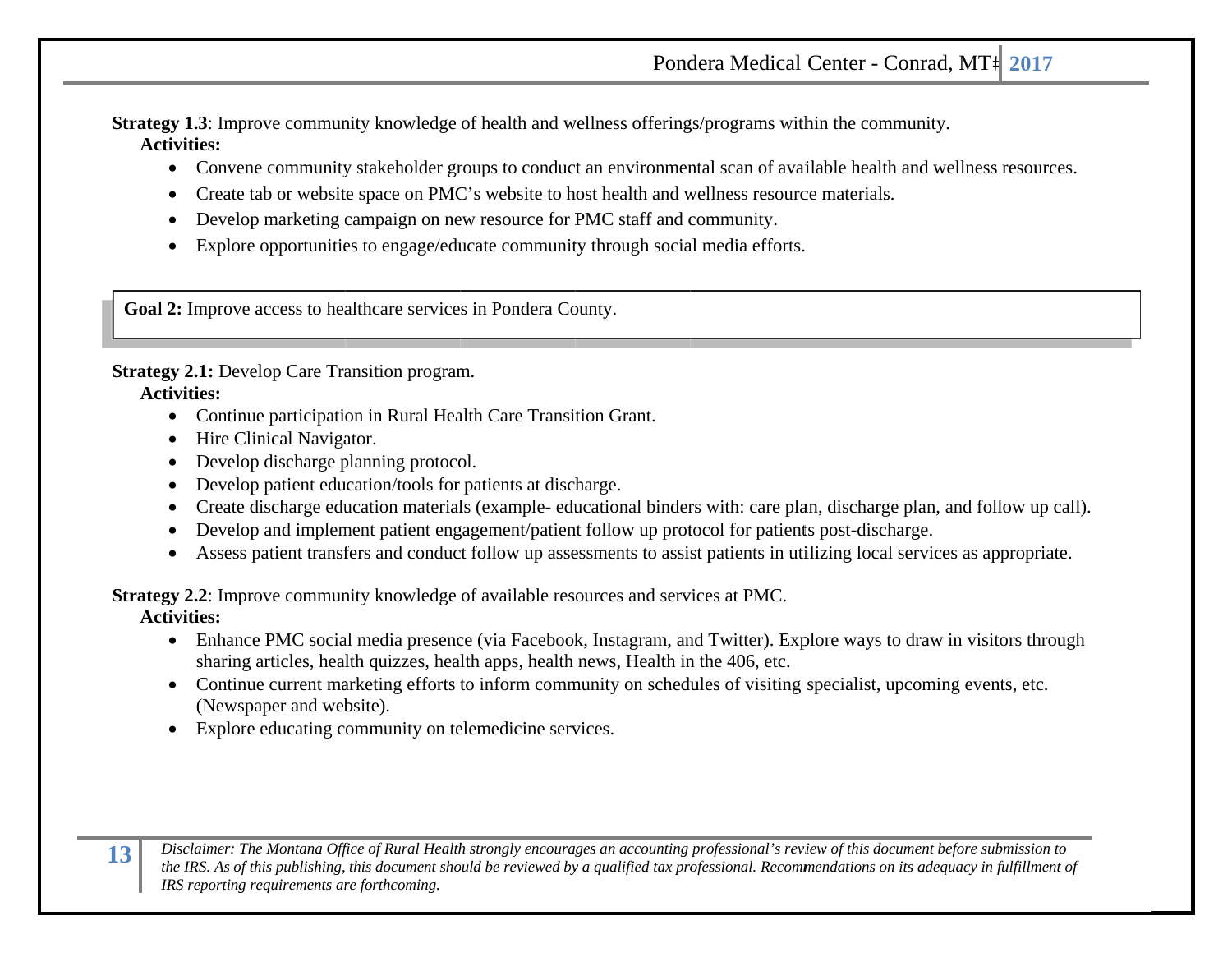### Pondera Medical Center - Conrad, MT# 2017

**Strategy 2.3**: Continue recruitment and retention activities. **Activities:** 

- Continue efforts to enhance PMC's workforce pipeline education and workforce development opportunities (CNA training and testing services, Comprehensive Advanced Life Support course, EMT classes, student shadowing, clinical rotations for students- WWAMI medical students, nursing students, Physical Therapy).
- Marketing and recruitment efforts utilizing 3Rnet, INDEED, etc.
- Participate in various "Meet the Residents" programs through Family Medicine Residency of Western Montana and Montana Family Medicine Residency.

**Strategy 2.4**: Explore new opportunities for workforce development and retention efforts. **Activities:** 

- Conduct feasibility study for expanding women's health services.
- Explore community paramedicine program to support Pondera County EMTs (ex. Cut Bank/Glacier County program).
- Determine feasibility of expanding employer match for 403B.
- 0 • Engage with community to determine desire/feasibility of an Ask-a-Nurse program or other program as appropriate.
- Convene and engage community stakeholder group (Foundation, Chamber of Commerce, etc.) to enhance recruitment efforts.

Goal 3: Promote and explore opportunities to expand senior services in Pondera County.

**Strategy 3.1:** Continue programs and services for Pondera County seniors.

### **Activities:**

- Continue hosting annual health fair, labs, flu shots, foot clinics.
- Continue partnering with local senior center and other service organizations to provide educational presentations on various senior related topics.

**Strategy 3.2:** Explore opportunities to expand senior services. **Activities:** 

- or Explore opportunities to expand sense services.<br>
Explore enhancing partnerships with community organizations (i.e. Public Health) to expand senior programming.
- Determine feasibility of expanding vaccination services offered.
- Continue PMC participation in the Mental Health Advisory Board to explore opportunities for enhancing senior mental health services.

Disclaimer: The Montana Office of Rural Health strongly encourages an accounting professional's review of this document before submission to<br>the IRS. As of this publishing, this document should be reviewed by a aualified t *of this publishing, this document should be reviewed by a qualified tax professional. Recommendations on its adequacy in fulfillment of IRS reporti ing requirements ar re forthcoming.*

**1**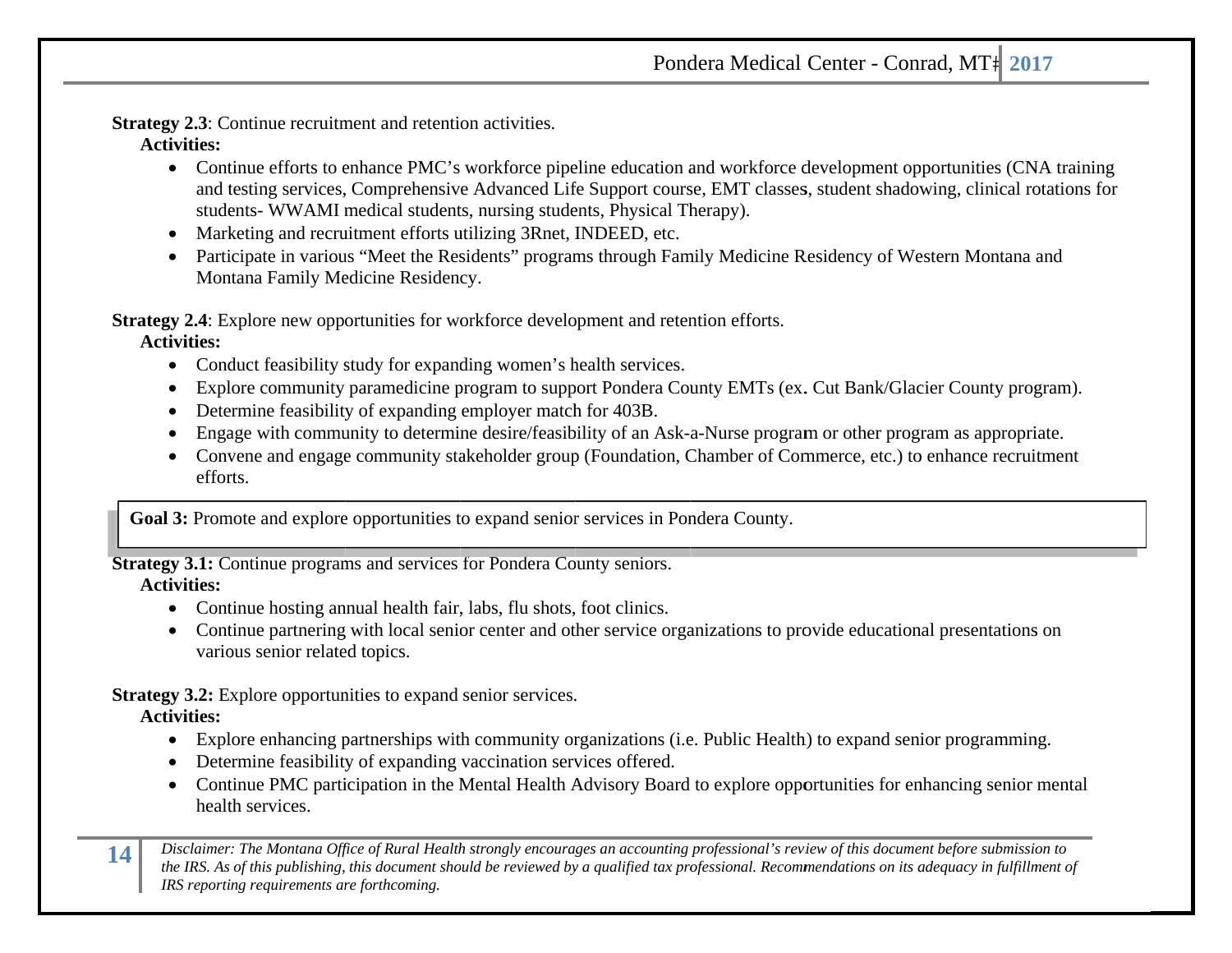# **Implementation Plan Grid**

**Goal 1:** Increase access to health and wellness opportunities in Pondera County.

**Strategy 1.1:** Explore opportunities to promote and expand health and wellness activities in the community.

| <b>Activities</b>                                                                                                                                                                                                                                  | <b>Responsibility</b>                                     | <b>Timeline</b>               | <b>Final</b><br><b>Approval</b> | <b>Partners</b>                                                                                                | <b>Potential Barriers</b>                                                      |
|----------------------------------------------------------------------------------------------------------------------------------------------------------------------------------------------------------------------------------------------------|-----------------------------------------------------------|-------------------------------|---------------------------------|----------------------------------------------------------------------------------------------------------------|--------------------------------------------------------------------------------|
| Continue offering/support for community<br>programs that enhance the health and wellness<br>of the community (Biggest loser program,<br>Community Fun Run, 4-6 grade jump rope for<br>cardiac health, Golf tournament and Diabetes<br>management). | <b>Rehab Director</b><br>Marketing<br><b>CNO</b>          | Ongoing                       | <b>CEO</b>                      | <b>DPPHS</b><br><b>Public Schools</b>                                                                          | <b>Volunteers</b><br><b>Scheduling Conflicts</b><br><b>Resource Limitation</b> |
| Continue PMC staff presence in community<br>led health and wellness coalitions (ACES,<br>Tobacco Coalition, DUI task force, and<br>Mental Health Alliance).                                                                                        | <b>CNO</b><br><b>EMS</b> Manager<br>Clinical<br>Navigator | Ongoing                       | <b>CNO</b>                      | <b>PCHD</b><br><b>DUI Task Force</b><br><b>Mental Health</b><br><b>Advisory Board</b><br><b>ACES</b> Coalition | Resource limitations,<br>Scheduling conflicts                                  |
| Continue offering community health fair.                                                                                                                                                                                                           | Management<br>Council                                     | Ongoing<br>Annually           | <b>CEO</b>                      | Local and regional<br>partners                                                                                 | Resource limitations,<br><b>Financial limitations</b>                          |
| Explore partnership with public school to<br>develop school based health fair.                                                                                                                                                                     | Marketing                                                 | Ongoing<br>Annually           | <b>CEO</b>                      | Public schools                                                                                                 | Resource limitations,<br>Financial limitations,<br>Scheduling conflicts        |
| Explore feasibility of implementing Medicare<br>beneficiary wellness program for PMC clinic<br>patients.                                                                                                                                           | Clinical<br>Navigator<br><b>CNO</b><br>Clinic<br>Manager  | Implement<br><b>July 2017</b> | <b>CNO</b>                      | <b>CMS</b>                                                                                                     | Resource limitations,<br><b>Financial limitations</b><br>Scheduling conflicts  |

### **Needs Being Addressed by this Strategy:**

- #1: 63.6% of survey respondents rated their community as "somewhat healthy." 13.3% felt their community was "unhealthy or very unhealthy."
- #2: Top three health concerns identified were: Cancer (48.3%), Alcohol/substance abuse (44.4%) and Overweight/obesity (31.8%).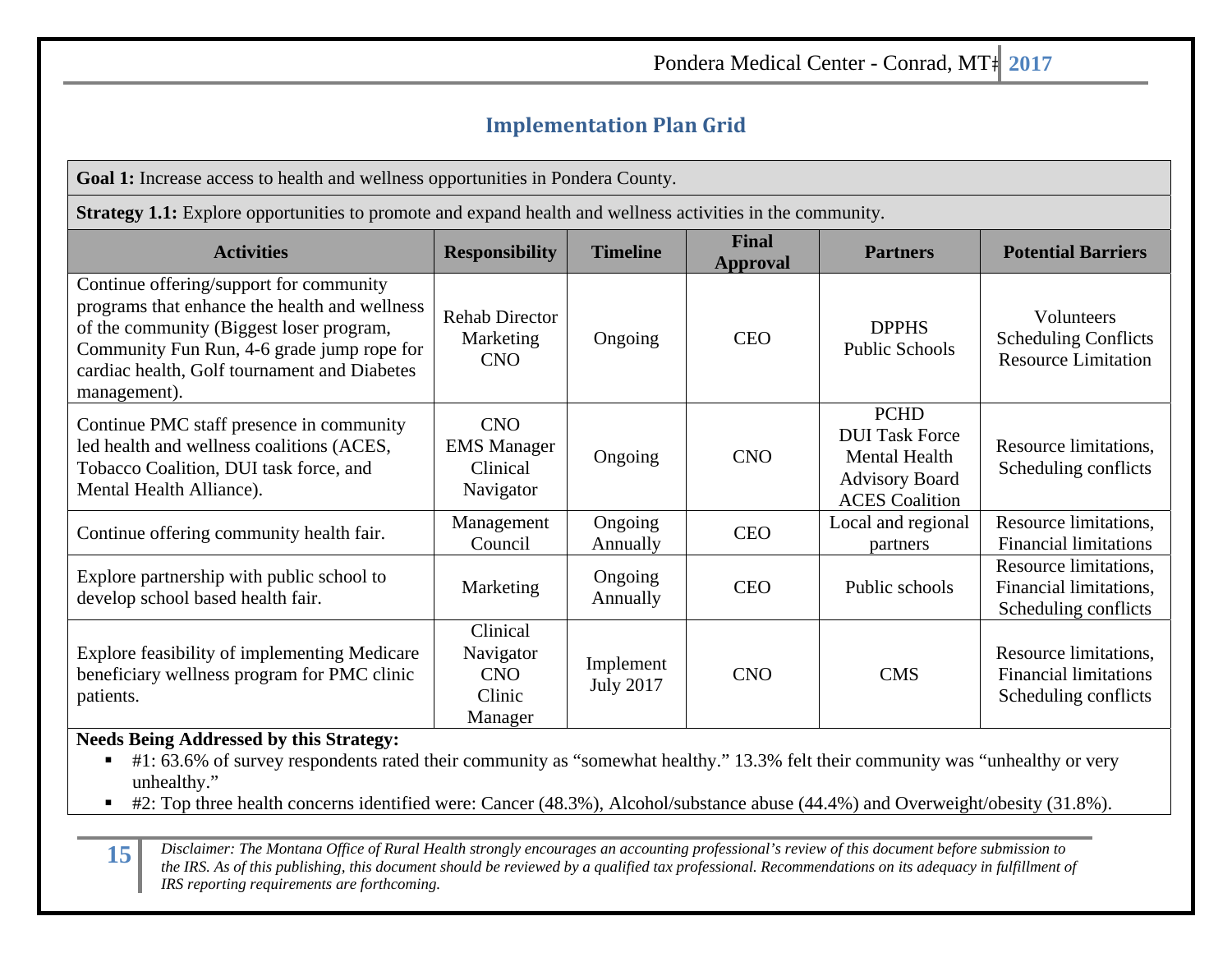- #3: Top three components of a healthy community identified were: Access to healthcare and other services (57.6%), Good jobs and a healthy economy (43%), and Healthy behaviors and lifestyles (32.5%).
- #4: Survey respondents indicated most interest in the following educational classes/programs: Health and wellness (44.2%), Fitness (32.6%), and Weight loss (31%).
- #5: 60.9% of survey respondents rated the availability of prevention programs as "fair" or "poor."
- #6: 36.8% of survey respondents reported having experienced periods of depression in the past three years.
- #7: 66.7% of survey respondents feel availability of mental health services in the area is "fair" or "poor."
- $\blacksquare$ #8: 62.1% of survey respondents feel availability of substance abuse program in the area is "fair" or "poor."

### **Anticipated Impact(s) of these Activities:**

- Increased access to health and wellness opportunities for community members
- PMC is viewed as a community resource partner in health, wellness and prevention
- $\blacksquare$ Improved health outcomes

### **Plan to Evaluate Anticipated Impact(s) of these Activities:**

- $\blacksquare$ Track PMC staff presence at all community coalition/alliance/task force meetings
- $\blacksquare$ Track participants at community health fair
- Track referrals/follow up from health events

**Measure of Success:** Increase access to health by increased clinic numbers demonstrating increase in prevention services (vaccinations, screenings).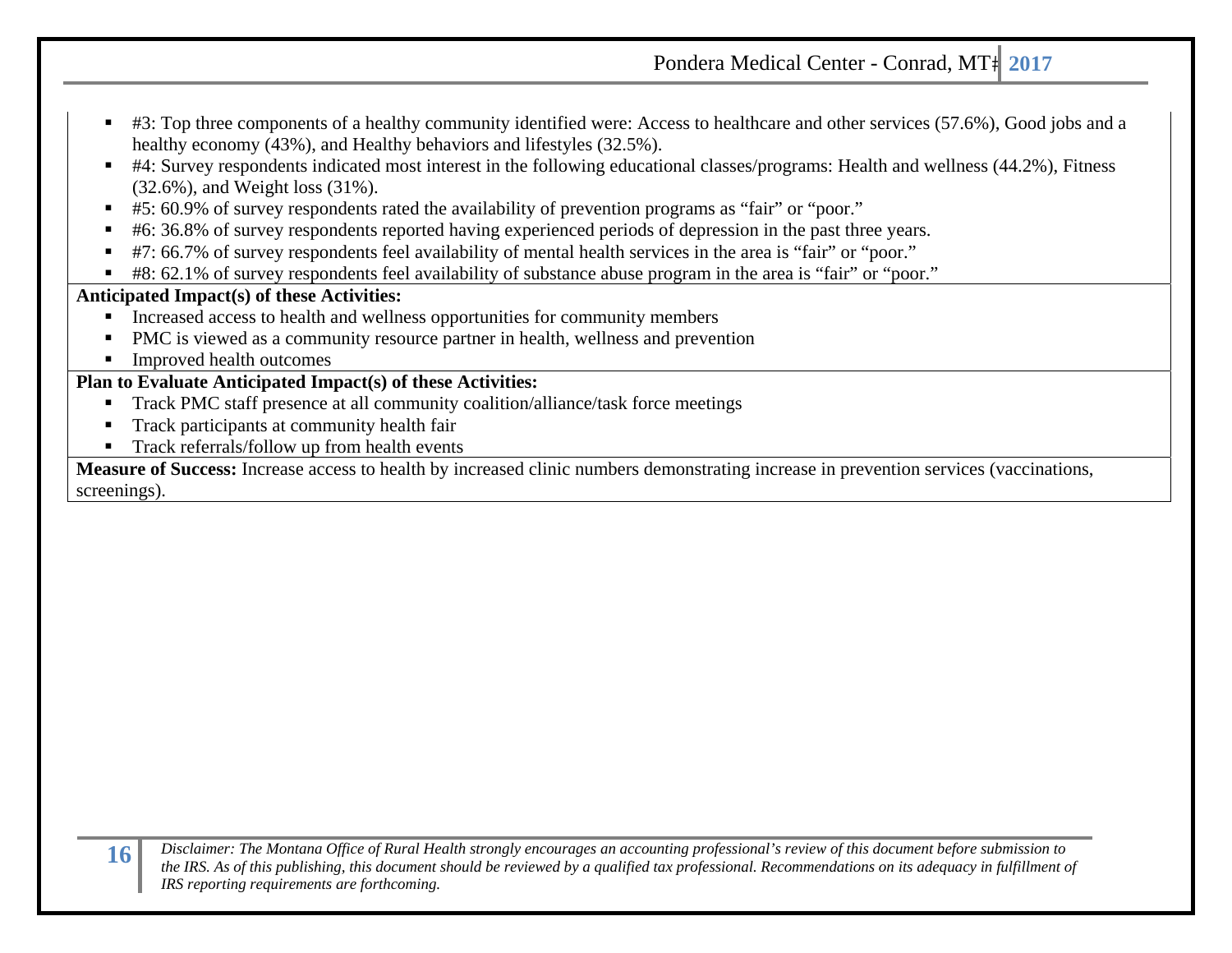**Goal 1:** Increase access to health and wellness opportunities in Pondera County.

**Strategy 1.2:** Further develop and implement PMC worksite wellness program.

| <b>Activities</b>                                                                                   | <b>Responsibility</b>                             | <b>Timeline</b> | <b>Final</b><br><b>Approval</b> | <b>Partners</b> | <b>Potential Barriers</b>                             |
|-----------------------------------------------------------------------------------------------------|---------------------------------------------------|-----------------|---------------------------------|-----------------|-------------------------------------------------------|
| Convene PMC staff and fringe benefit team to<br>develop worksite wellness program.                  | <b>Wellness Team</b>                              | 2017            | <b>CEO</b>                      |                 | Resource limitations,<br>Scheduling conflicts         |
| Research/explore worksite wellness programs<br>and best practices.                                  | <b>Wellness Team</b>                              | 2017            | <b>CEO</b>                      |                 | <b>Resource limitations</b>                           |
| Implement PMC worksite wellness program.                                                            | <b>CEO</b><br><b>CNO</b><br><b>Rehab Director</b> | 2017            | <b>CEO</b>                      |                 | Resource limitations,<br><b>Financial limitations</b> |
| Develop enrollment process and<br>marketing/outreach for PMC staff.                                 | <b>Wellness Team</b><br>Marketing                 | 2017            | <b>CEO</b>                      |                 | <b>Resource limitations</b>                           |
| Create incentive program to assist/enhance<br>enrollment process/staff participation.               | <b>Wellness Team</b><br>Marketing                 | 2017            | <b>CEO</b>                      |                 | Resource limitations,<br><b>Financial limitations</b> |
| Analyze data/conduct assessment to determine<br>participant educational needs/desires.              | Wellness Team<br>Marketing                        | 2017            | <b>CEO</b>                      |                 | <b>Resource limitations</b>                           |
| Explore local partners, foundations, grants to<br>expand offerings/space/programmatic<br>offerings. | <b>Wellness Team</b><br>Marketing                 | 2018            | <b>CEO</b>                      |                 | <b>Resource limitations</b>                           |
| Create community marketing information to<br>share with other local business.                       | Marketing                                         | 2017            | <b>CEO</b>                      |                 | Resource limitations,<br><b>Financial limitations</b> |
| Conduct assessment to determine if expansion<br>to other local business is feasible.                | <b>CEO</b><br><b>CFO</b>                          | 2017            | <b>CEO</b>                      |                 | Resource limitations,<br><b>Financial limitations</b> |

### **Needs Being Addressed by this Strategy:**

- #1: 63.6% of survey respondents rated their community as "somewhat healthy." 13.3% felt their community was "unhealthy or very unhealthy."
- $\blacksquare$ #2: Top three health concerns identified were: Cancer (48.3%), Alcohol/substance abuse (44.4%) and Overweight/obesity (31.8%).
- $\blacksquare$ #3: Top three components of a healthy community identified were: Access to healthcare and other services (57.6%), Good jobs and a healthy economy (43%), and Healthy behaviors and lifestyles (32.5%).
- 17 Disclaimer: The Montana Office of Rural Health strongly encourages an accounting professional's review of this document before submission to<br>the IRS. As of this publishing, this document should be reviewed by a qualifie *IRS reporting requirements are forthcoming.*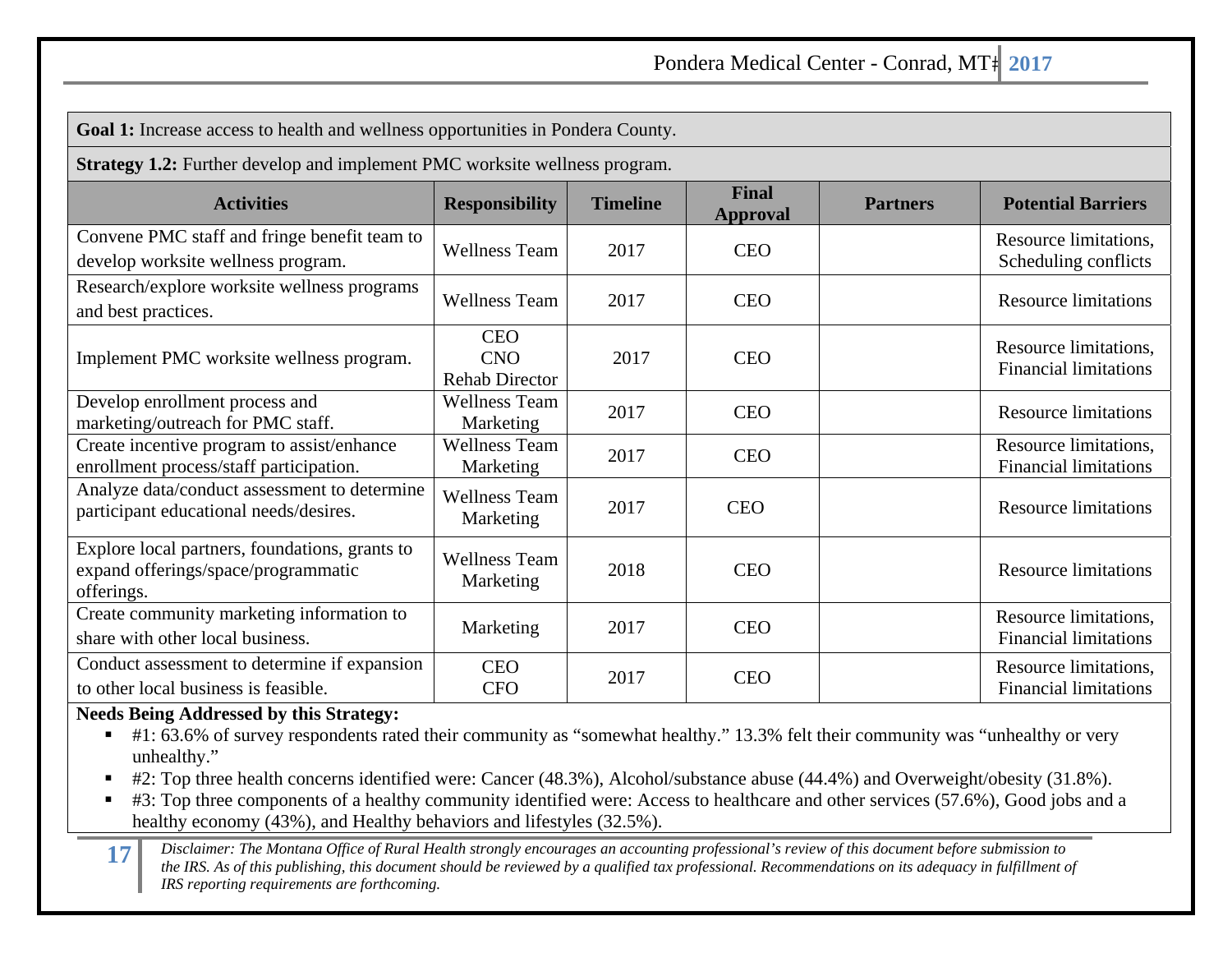- #4: Survey respondents indicated most interest in the following educational classes/programs: Health and wellness (44.2%), Fitness (32.6%), and Weight loss (31%).
- $\blacksquare$ #5: 60.9% of survey respondents rated the availability of prevention programs as "fair" or "poor."

### **Anticipated Impact(s) of these Activities:**

- $\blacksquare$ Improved PMC staff recruitment/retention
- Improved health outcomes for PMC staff
- $\blacksquare$ Increased interest in worksite wellness opportunities/programs within the community

### **Plan to Evaluate Anticipated Impact(s) of these Activities:**

- $\blacksquare$ Track number of employees enrolled in the wellness program
- Evaluate employee satisfaction of program with survey and/or focus groups
- Collect baseline data for sick leave and insurance claims
- Track changes in sick leave and insurance claims among worksite wellness participants to estimate return on investment of program
- Decrease sick leave and insurance claims

**Measure of Success:** PMC worksite wellness program is developed and 50% of staff are enrolled by July 1, 2017.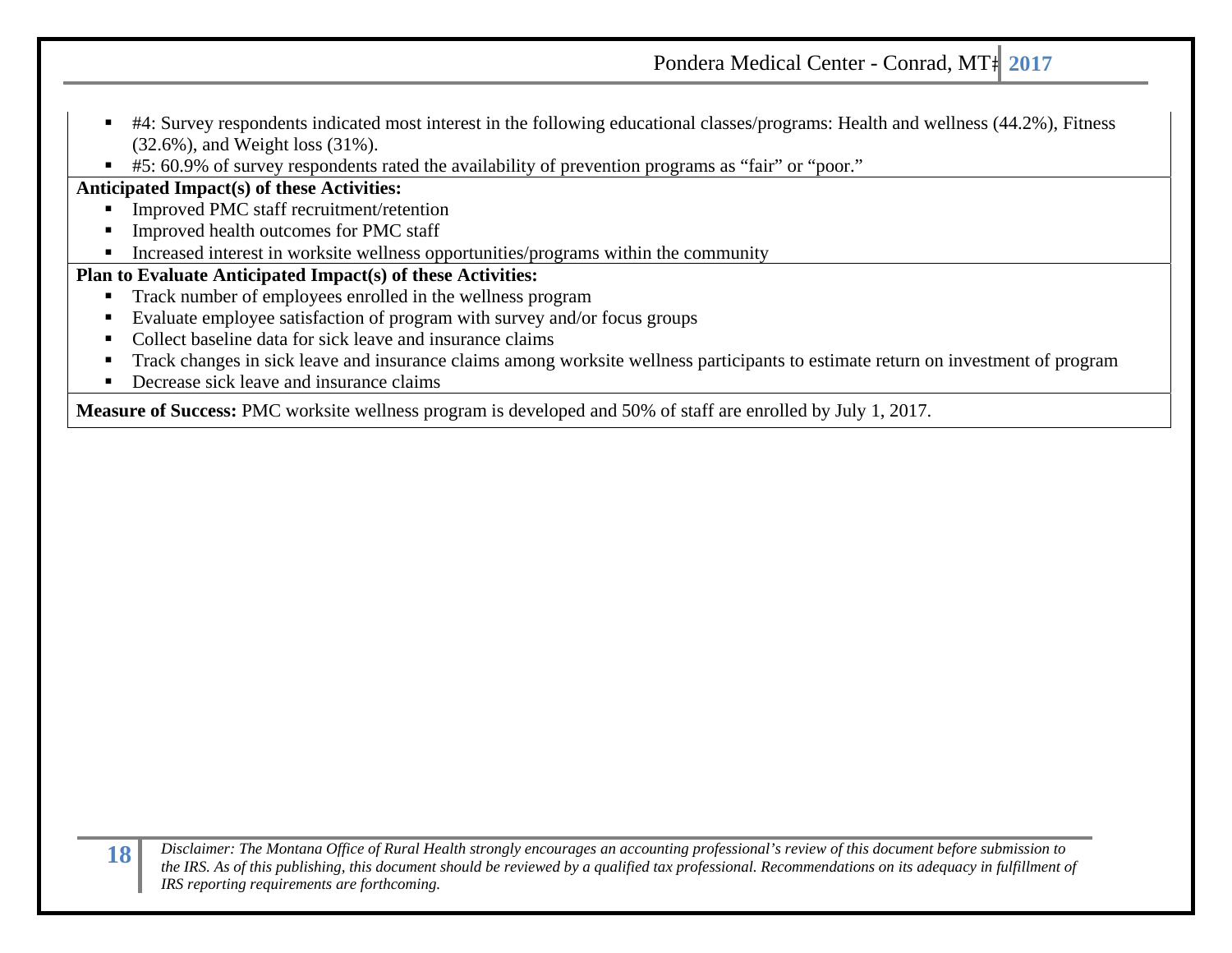**Goal 1:** Increase access to health and wellness opportunities in Pondera County.

**Strategy 1.3:** Improve community knowledge of health and wellness offerings/programs within the community.

| $\mathbf{\mathcal{L}}$                                                                                                  |                                                                      |                   |                                 |                          |                                               |
|-------------------------------------------------------------------------------------------------------------------------|----------------------------------------------------------------------|-------------------|---------------------------------|--------------------------|-----------------------------------------------|
| <b>Activities</b>                                                                                                       | <b>Responsibility</b>                                                | <b>Timeline</b>   | <b>Final</b><br><b>Approval</b> | <b>Partners</b>          | <b>Potential Barriers</b>                     |
| Convene community stakeholder groups to<br>conduct an environmental scan of available<br>health and wellness resources. | Clinical<br>Navigator<br>Clinic<br>Manager<br>Quality<br>Coordinator | Ongoing<br>annual | <b>CEO</b>                      | <b>Public Health</b>     | Resource limitations,<br>Scheduling conflicts |
| Create tab or website space on PMC's website<br>to host health and wellness resource materials.                         | Marketing<br><b>IT Director</b>                                      | 2018              | <b>CEO</b>                      |                          | <b>Resource limitations</b>                   |
| Develop marketing campaign on new resource<br>for PMC staff and community.                                              | Marketing                                                            | Dec 2017          | <b>CEO</b>                      | Local newspaper<br>Radio | <b>Resource limitations</b>                   |
| Explore opportunities to engage/educate<br>community through social media efforts.                                      | Marketing<br><b>IT Director</b>                                      | 2018              | <b>CEO</b>                      |                          | <b>Resource limitations</b>                   |

### **Needs Being Addressed by this Strategy:**

- #1: 63.6% of survey respondents rated their community as "somewhat healthy." 13.3% felt their community was "unhealthy or very unhealthy."
- #2: Top three health concerns identified were: Cancer (48.3%), Alcohol/substance abuse (44.4%) and Overweight/obesity (31.8%).
- #3: Top three components of a healthy community identified were: Access to healthcare and other services (57.6%), Good jobs and a healthy economy (43%), and Healthy behaviors and lifestyles (32.5%).
- #4: Survey respondents indicated most interest in the following educational classes/programs: Health and wellness (44.2%), Fitness (32.6%), and Weight loss (31%).
- #5: 60.9% of survey respondents rated the availability of prevention programs as "fair" or "poor."
- #9: 25.1% of survey respondents rated their knowledge of health services at PMC as "fair" or "poor."
- #10: Top two ways survey respondents identified to improve access to healthcare were: More primary care providers (71.7%) and Greater health education services (34.5%).

### **Anticipated Impact(s) of these Activities:**

- $\blacksquare$ Increased community awareness of health and wellness offerings in Pondera county
- $\blacksquare$ Improved access to health and wellness resources
- Disclaimer: The Montana Office of Rural Health strongly encourages an accounting professional's review of this document before submission to<br>the IRS. As of this publishing, this document should be reviewed by a qualified t *IRS reporting requirements are forthcoming.*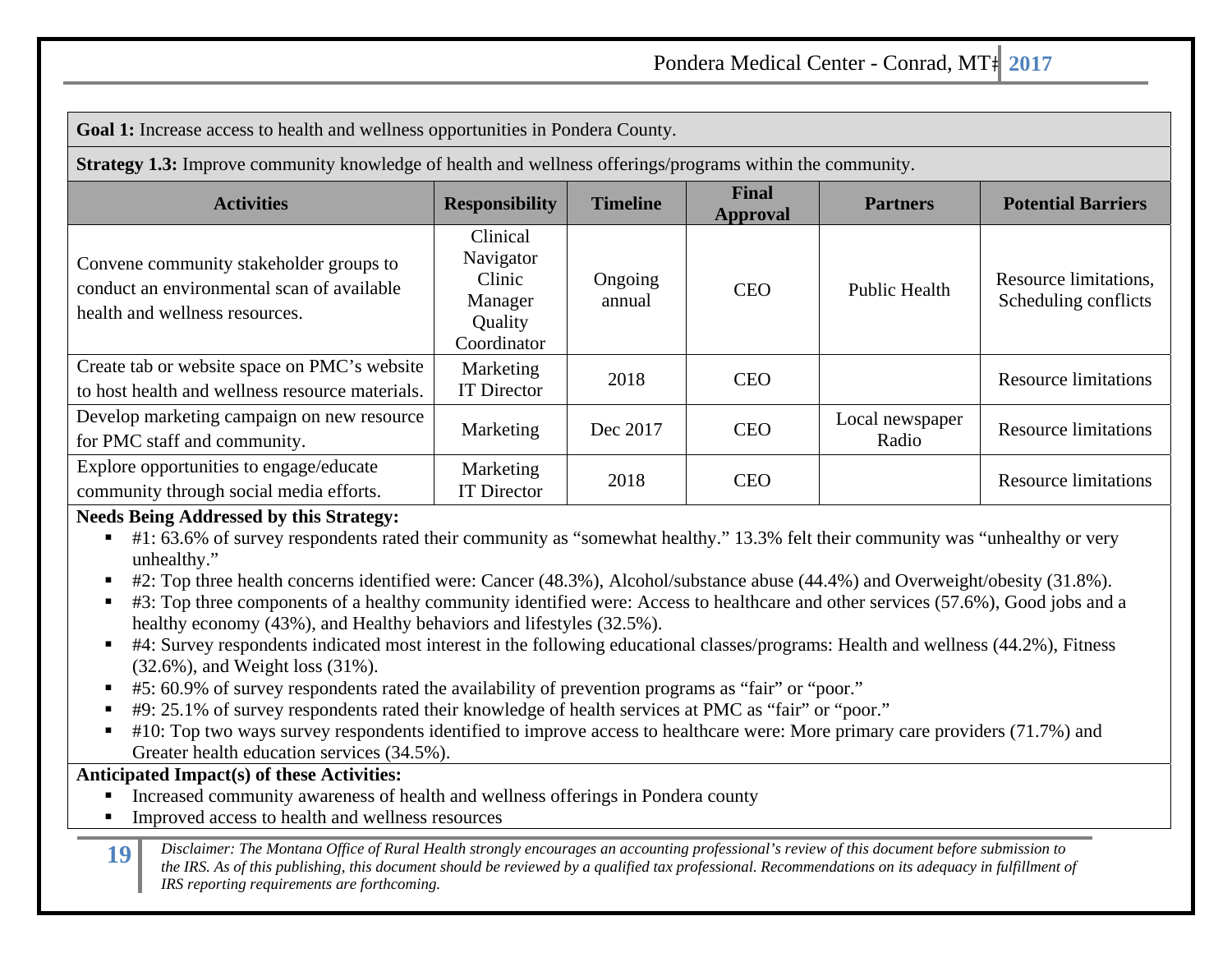- $\blacksquare$ Increased utilization of health and wellness resources by community members
- $\blacksquare$ Improved health outcomes
- $\blacksquare$ Increase clinic volumes

### **Plan to Evaluate Anticipated Impact(s) of these Activities:**

- $\blacksquare$ Track number of "clicks" on health and wellness resource on website
- $\blacksquare$ Track social media outreach (reach, likes, shares and retweets)

**Measure of Success:** All community health and wellness resources and programs are published and marketed by PMC to community 2018.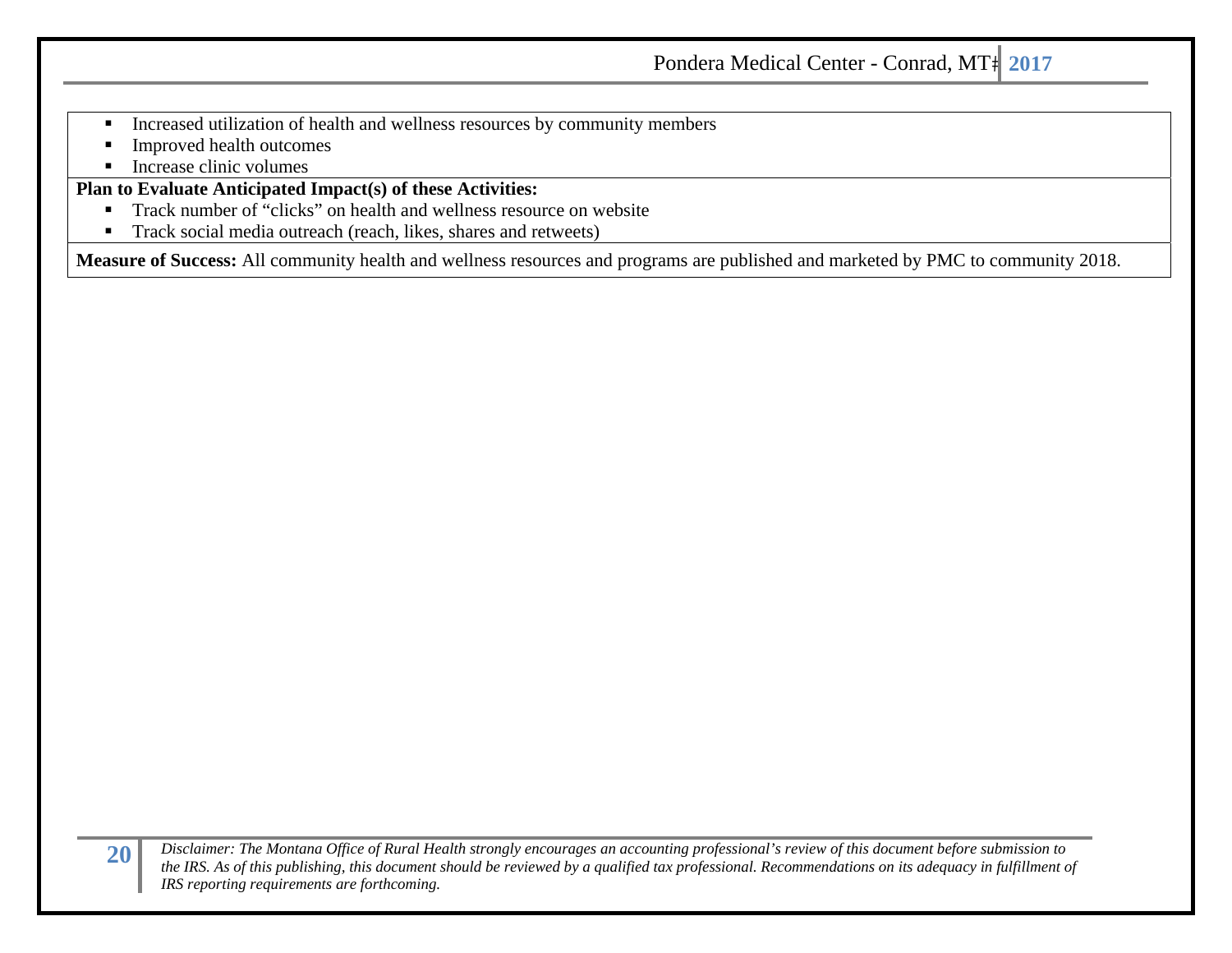**Goal 2:** Improve access to healthcare services in Pondera County.

**Strategy 2.1:** Develop Care Transition program.

| <b>Activities</b>                                                                                                               | <b>Responsibility</b>               | <b>Timeline</b>       | <b>Final</b><br><b>Approval</b> | <b>Partners</b> | <b>Potential Barriers</b>                              |
|---------------------------------------------------------------------------------------------------------------------------------|-------------------------------------|-----------------------|---------------------------------|-----------------|--------------------------------------------------------|
| Continue participation in Rural Health Care<br><b>Transition Grant.</b>                                                         | <b>CNO</b><br>Clinical<br>Navigator | Ongoing               | <b>CNO</b>                      | <b>NMHA</b>     | <b>Resource limitations</b>                            |
| Hire Clinical Navigator.                                                                                                        | <b>CNO</b>                          | $1st$ Quarter<br>2017 | <b>CNO</b>                      |                 | Financial limitations,<br><b>Workforce limitations</b> |
| Develop discharge planning protocol.                                                                                            | <b>CNO</b><br>Clinical<br>Navigator | 2017                  | <b>CNO</b>                      |                 | <b>Resource limitations</b>                            |
| Develop patient education/tools for patients<br>at discharge.                                                                   | Clinical<br>Navigator<br><b>CNO</b> | 2017                  | <b>CNO</b>                      | Thrive          | <b>Resource limitations</b>                            |
| Create discharge education materials<br>(example-educational binders with: care<br>plan, discharge plan, and follow up call).   | Clinical<br>Navigator<br><b>CNO</b> | 2017                  | <b>CNO</b>                      |                 | Resource limitations,<br><b>Financial limitations</b>  |
| Develop and implement patient<br>engagement/patient follow up protocol for<br>patients post-discharge.                          | Clinical<br>Navigator<br><b>CNO</b> | 2017                  | <b>CNO</b>                      |                 | <b>Resource limitations</b>                            |
| Assess patient transfers and conduct follow<br>up assessments to assist patients in utilizing<br>local services as appropriate. | Clinical<br>Navigator<br><b>CNO</b> | 2017                  | <b>CNO</b>                      |                 | <b>Resource limitations</b>                            |

### **Needs Being Addressed by this Strategy:**

■ #3: Top three components of a healthy community identified were: Access to healthcare and other services (57.6%), Good jobs and a healthy economy (43%), and Healthy behaviors and lifestyles (32.5%).

■ #10: Top two ways survey respondents identified to improve access to healthcare were: More primary care providers (71.7%) and Greater health education services (34.5%).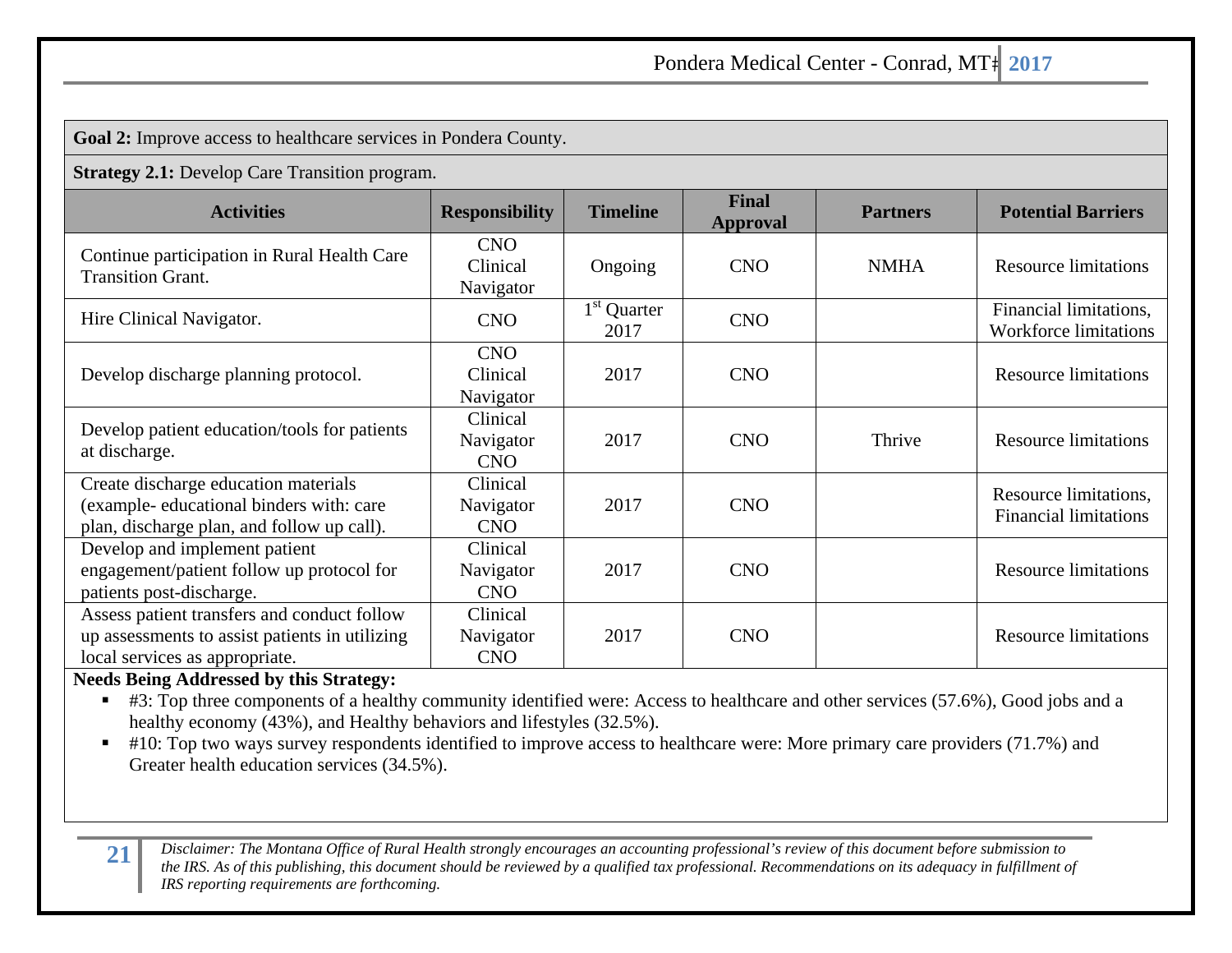### **Anticipated Impact(s) of these Activities:**

- Decrease number of re-admissions
- n Increased number of follow-up appointments at PMC
- n Improved continuity of care
- n Improved health outcomes
- $\blacksquare$ Establish Pondera Medical Center as PCP and resource for clientele

### **Plan to Evaluate Anticipated Impact(s) of these Activities:**

- $\blacksquare$ Track number of follow up calls with patients
- $\blacksquare$ Track number of successful referrals through Care Transition program
- п Track patient readmissions for those receiving discharge education/outreach

**Measure of Success:** Care Transition Program is implemented by December 2017.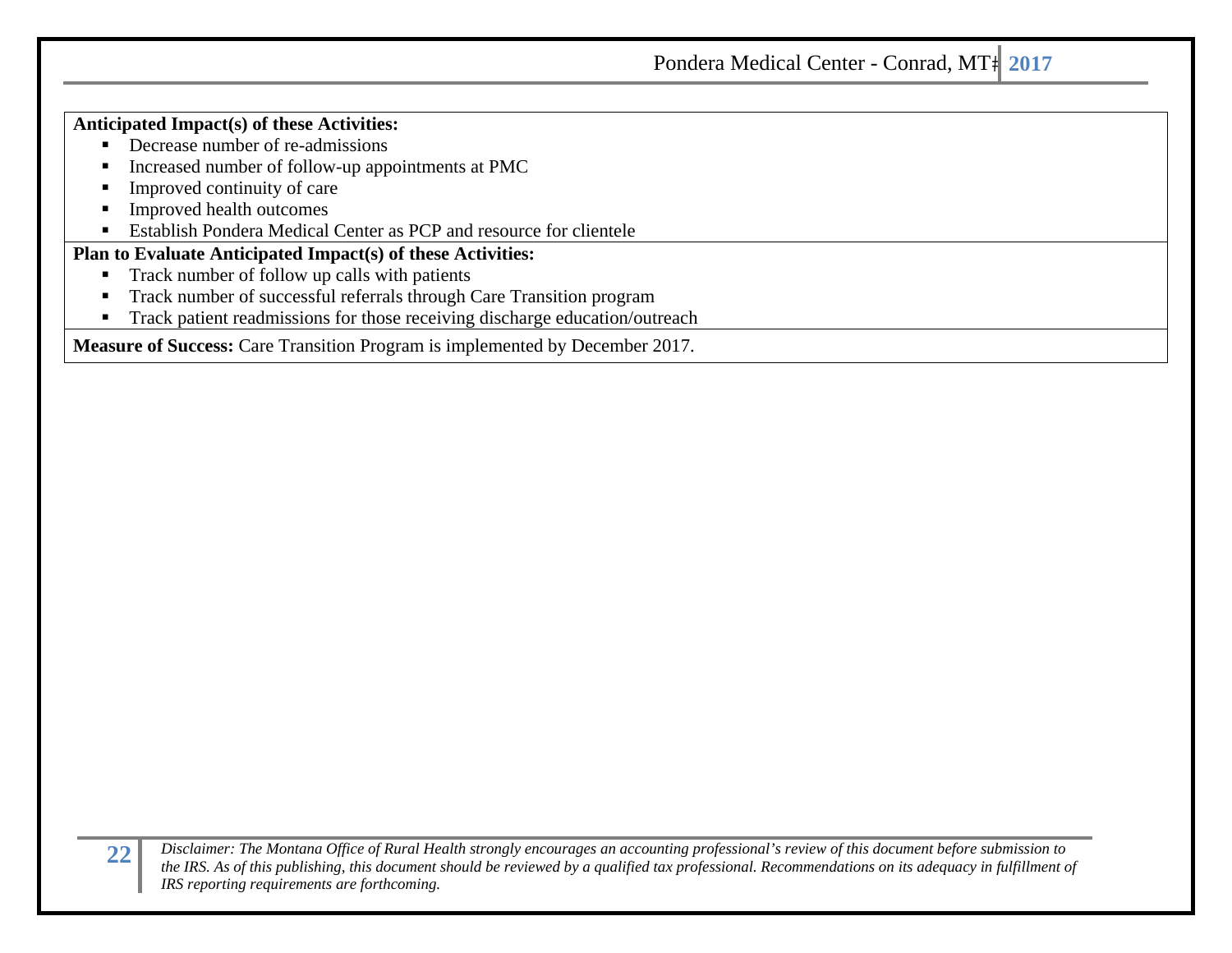**Goal 2:** Improve access to healthcare services in Pondera County.

**Strategy 2.2:** Improve community knowledge of available resources and services at PMC.

| <b>Activities</b>                                                                                                                                                                                                   | <b>Responsibility</b>                                  | <b>Timeline</b> | <b>Final</b><br>Approval | <b>Partners</b>                        | <b>Potential Barriers</b>                             |
|---------------------------------------------------------------------------------------------------------------------------------------------------------------------------------------------------------------------|--------------------------------------------------------|-----------------|--------------------------|----------------------------------------|-------------------------------------------------------|
| Enhance PMC social medial presence (via<br>Facebook, Instagram, and Twitter). Explore<br>ways to draw in visitors through sharing<br>articles, health quizzes, health apps, health<br>news, Health in the 406, etc. | Marketing<br>ТT<br><b>CEO</b><br><b>CNO</b>            | Ongoing         | <b>CEO</b>               |                                        | <b>Resource limitations</b>                           |
| Continue current marketing efforts to inform<br>community on schedules of visiting specialist,<br>upcoming events, etc. (Newspaper and<br>website).                                                                 | Marketing<br>TТ<br>Clinic<br>Manager CEO<br><b>CNO</b> | Ongoing         | <b>CEO</b>               | Independent<br>Observer<br>Local radio | Resource limitations,<br><b>Financial limitations</b> |
| Explore educating community on<br>telemedicine services.                                                                                                                                                            | <b>CNO</b><br>Clinical<br>Navigator<br>Marketing       | 2018            | <b>CNO</b>               | <b>KRMC</b>                            | <b>Resource limitations</b>                           |

### **Needs Being Addressed by this Strategy:**

- #1: 63.6% of survey respondents rated their community as "somewhat healthy." 13.3% felt their community was "unhealthy or very unhealthy."
- #3: Top three components of a healthy community identified were: Access to healthcare and other services (57.6%), Good jobs and a healthy economy (43%), and Healthy behaviors and lifestyles (32.5%).
- #4: Survey respondents indicated most interest in the following educational classes/programs: Health and wellness (44.2%), Fitness (32.6%), and Weight loss (31%).
- #5: 60.9% of survey respondents rated the availability of prevention programs as "fair" or "poor."
- #9: 25.1% of survey respondents rated their knowledge of health services at PMC as "fair" or "poor."
- $\blacksquare$ #10: Top two ways survey respondents identified to improve access to healthcare were: More primary care providers (71.7%) and Greater health education services (34.5%).
- #11: Survey and focus group attendees indicated community may not be accessing various health services because they were unaware of availability or schedule.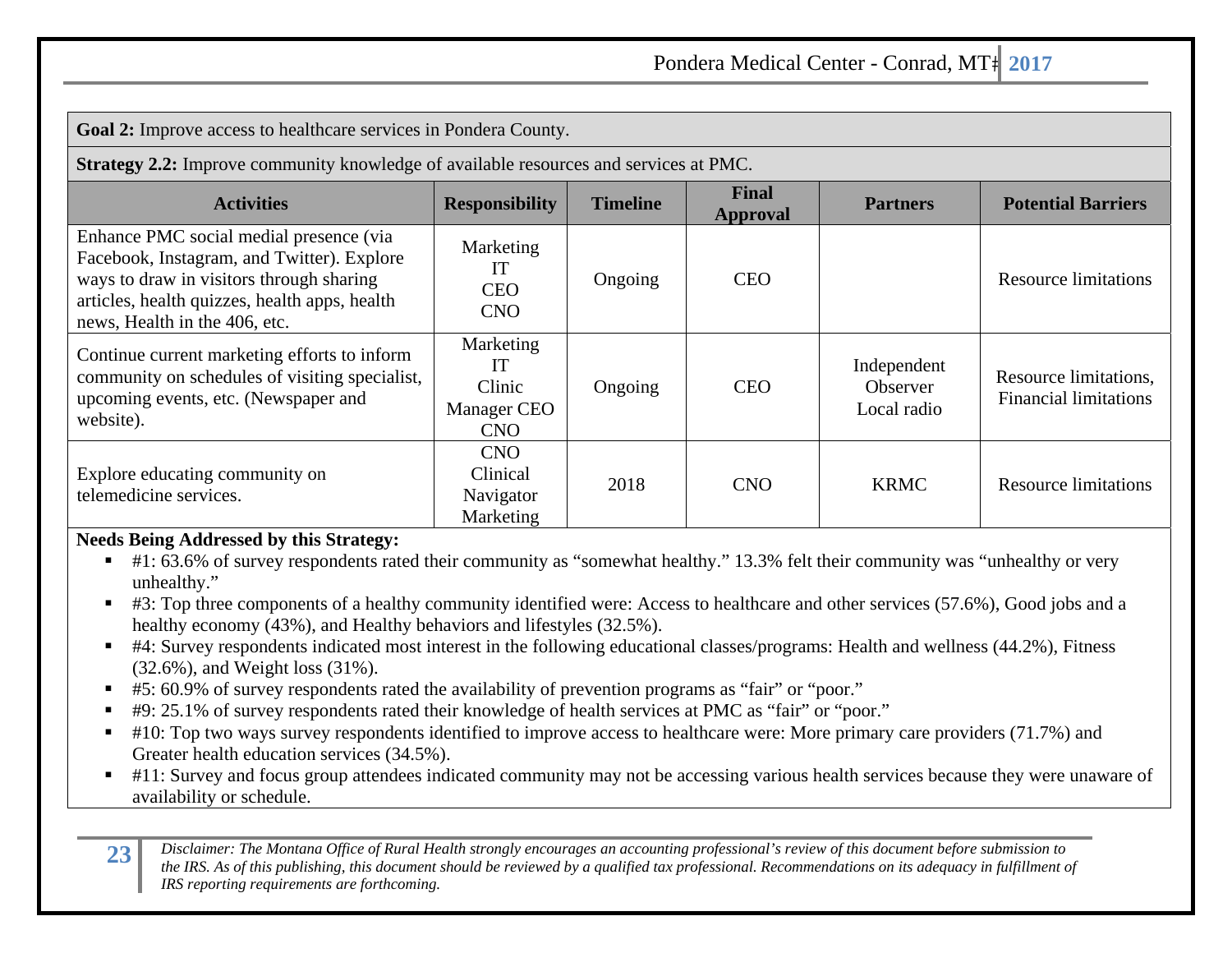#### **Anticipated Impact(s) of these Activities:**

- **IMPROVED FINC presence and outreach in the community**
- $\blacksquare$ Improved community awareness of available services at PMC
- $\blacksquare$ Increased utilization of services at PMC

### **Plan to Evaluate Anticipated Impact(s) of these Activities:**

- $\blacksquare$ Track social media outreach efforts (reach, likes, shares and retweets)
- $\blacksquare$ Track how patients learn of services at PMC during patient intake process

**Measure of Success:** PMC engages with community through social media monthly.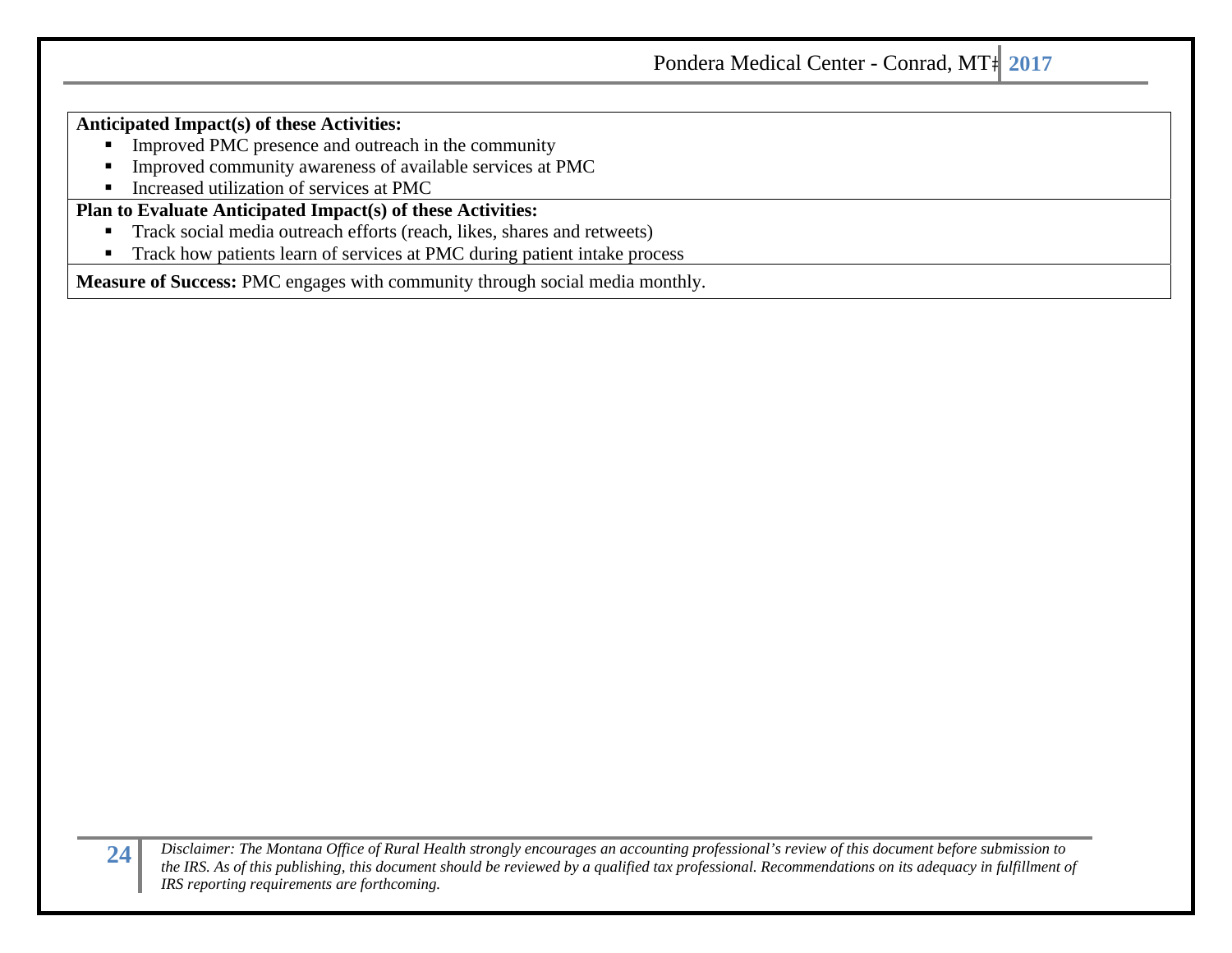**Goal 2:** Improve access to healthcare services in Pondera County.

**Strategy 2.3:** Continue recruitment and retention activities.

| <b>Activities</b>                                                                                                                                                                                                                                                                                             | <b>Responsibility</b>                                                          | <b>Timeline</b> | Final<br>Approval | <b>Partners</b>                                            | <b>Potential Barriers</b>                                             |
|---------------------------------------------------------------------------------------------------------------------------------------------------------------------------------------------------------------------------------------------------------------------------------------------------------------|--------------------------------------------------------------------------------|-----------------|-------------------|------------------------------------------------------------|-----------------------------------------------------------------------|
| Continue efforts to enhance PMC's workforce<br>pipeline education and workforce development<br>opportunities (CNA training and testing services,<br>CALS course, EMT classes, student shadowing,<br>clinical rotations for students- WWAMI medical<br>students, nursing students, PT, diabetes<br>educators). | Human<br><b>Resources</b><br><b>CNO</b><br><b>ECF DON</b><br>Clinic<br>Manager | Ongoing         | <b>CEO</b>        | Health professions<br>schools (MSU,<br>WWAMI, others)      | Resource limitations,<br>Schedule conflicts                           |
| Marketing and recruitment efforts utilizing<br>3Rnet, INDEED, etc.                                                                                                                                                                                                                                            | Human<br>Resources<br>Marketing<br>IТ                                          | Ongoing         | <b>CEO</b>        | 3RNet,<br><b>INDEED, local</b><br>paper, radio,<br>website | Resource limitations,<br><b>Financial limitations</b>                 |
| Participate in various "Meet the Residents"<br>programs through Family Medicine Residency<br>of Western Montana and Montana Family<br>Medicine Residency.                                                                                                                                                     | Clinic<br>Manager<br><b>CEO</b>                                                | Annually        | <b>CEO</b>        | Montana<br>Residency<br>programs                           | Resource limitations.<br>Financial limitations,<br>Schedule conflicts |

#### **Needs Being Addressed by this Strategy:**

■ #3: Top three components of a healthy community identified were: Access to healthcare and other services (57.6%), Good jobs and a healthy economy (43%), and Healthy behaviors and lifestyles (32.5%).

- $\blacksquare$  #10: Top two ways survey respondents identified to improve access to healthcare were: More primary care providers (71.7%) and Greater health education services (34.5%).
- $\blacksquare$ #12: Focus group participants felt more doctors as well as retaining current providers and professional staff would improve the health of the community.

### **Anticipated Impact(s) of these Activities:**

- Improved access to healthcare services
- Increased interest in working in rural/frontier setting.
- Increased community involvement with PMC
- Г Developing the workforce pipeline for future healthcare providers serving Pondera County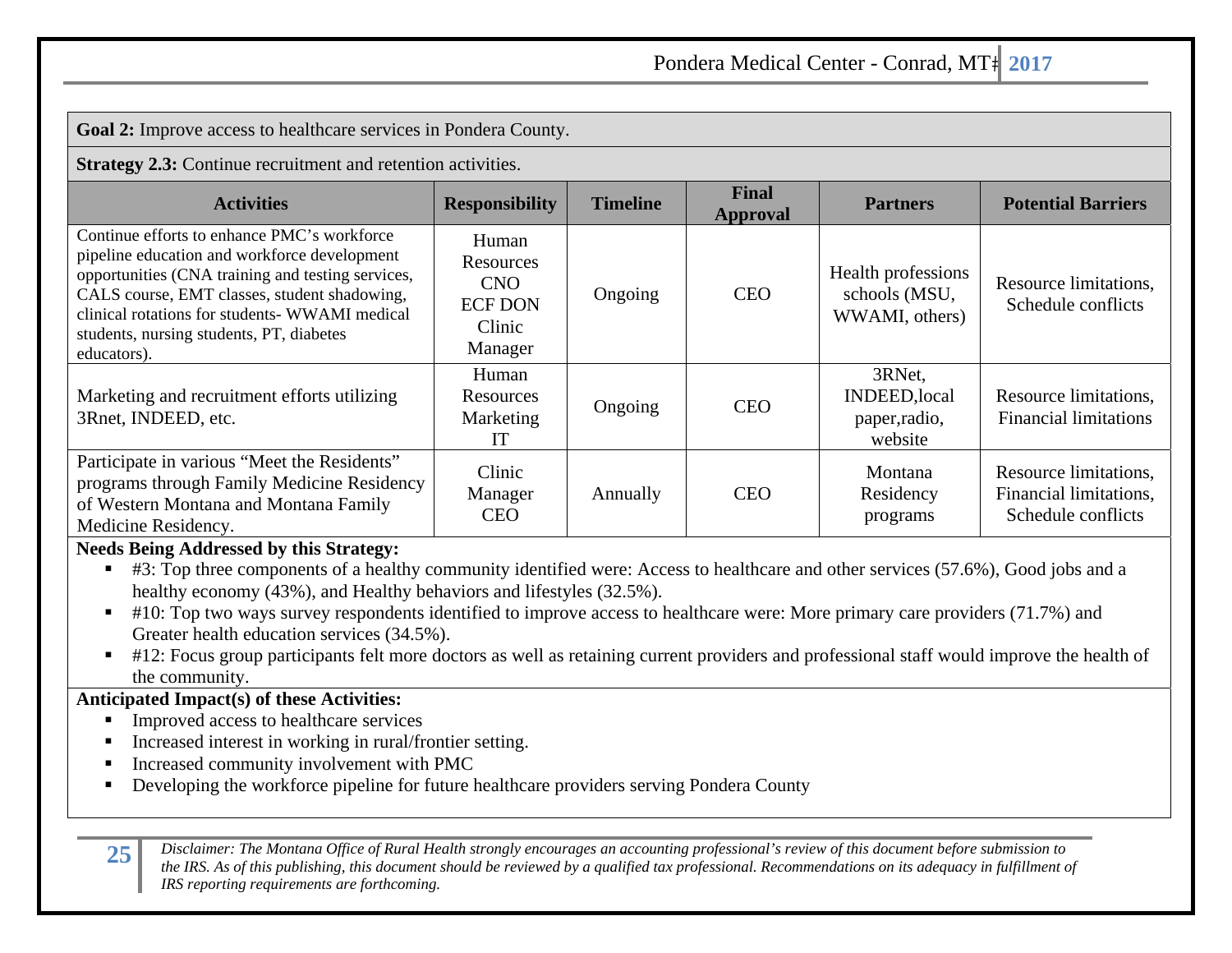### **Plan to Evaluate Anticipated Impact(s) of these Activities:**

- $\blacksquare$ Track number of clinical rotation students/ shadowing occurrences at PMC
- ٠ Track all Pipeline development and workforce training opportunities offered by PMC
- Ξ Track all new healthcare professionals hired at PMC
- $\blacksquare$ Track number of residency students follow up regarding potential employment with PMC

**Measure of Success:** PMC creates a pipeline program which encourages workforce development into a health science field and work in rural Montana in a healthcare setting.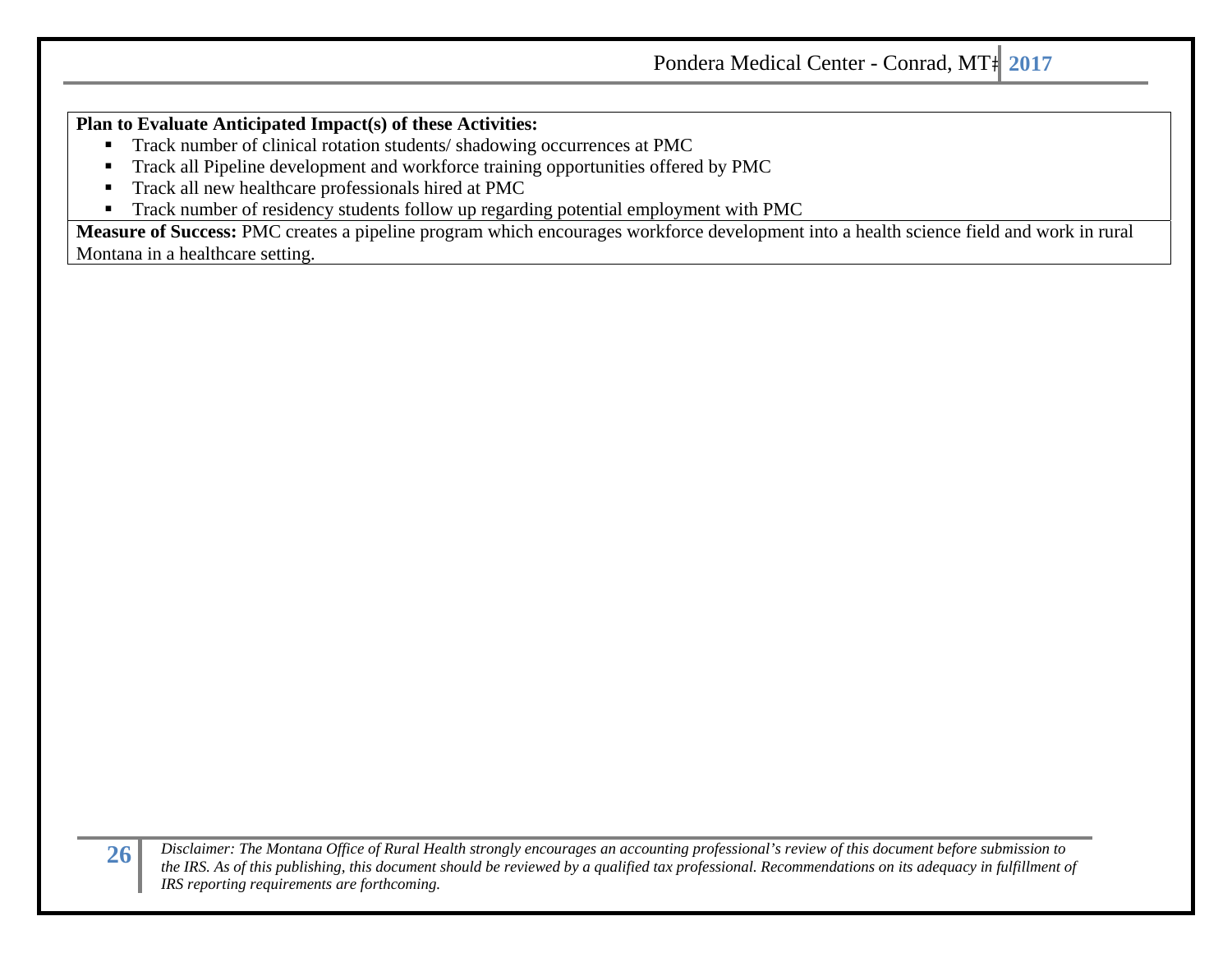**Goal 2:** Improve access to healthcare services in Pondera County.

**Strategy 2.4:** Explore new opportunities for workforce development and retention efforts.

| <b>Activities</b>                                                                                                            | <b>Responsibility</b>                                                    | <b>Timeline</b> | <b>Final</b><br><b>Approval</b> | <b>Partners</b>                                         | <b>Potential Barriers</b>                                   |
|------------------------------------------------------------------------------------------------------------------------------|--------------------------------------------------------------------------|-----------------|---------------------------------|---------------------------------------------------------|-------------------------------------------------------------|
| Conduct feasibility study for expanding<br>women's health services.                                                          | Clinic<br>Manager<br>Clinical<br>Navigator<br>Providers                  | 2018            | <b>CEO</b>                      |                                                         | <b>Resource limitations</b><br><b>Workforce limitations</b> |
| Explore community paramedicine program to<br>support Pondera County EMTs (ex. Cut<br>Bank/Glacier County program).           | <b>CNO</b><br><b>EMS</b><br>Supervisor<br><b>EMS</b> Medical<br>Director | 2018            | <b>CNO</b>                      | Pondera Co.<br>EMTs, Glacier Co.<br><b>EMS</b>          | Resource limitations,<br><b>Financial limitations</b>       |
| Determine feasibility of expanding employer<br>match for 403B.                                                               | <b>CEO</b><br><b>CFO</b>                                                 | Ongoing         | <b>CEO</b>                      |                                                         | <b>Financial limitations</b>                                |
| Engage with community to determine<br>desire/feasibility of an Ask-a-Nurse program<br>or other program as appropriate.       | Marketing<br>Clinic<br>Manager<br>Clinical<br>Navigator                  | 2017            | <b>CNO</b>                      | <b>Public Health</b>                                    | Resource limitations,<br><b>Workforce limitations</b>       |
| Convene and engage community stakeholder<br>group (Foundation, Chamber of Commerce,<br>etc.) to enhance recruitment efforts. | <b>HR</b><br><b>MARKETING</b>                                            | 2017            | <b>CEO</b>                      | Foundation,<br>Chamber of<br>Commerce, Public<br>Health | <b>Resource limitations</b>                                 |

### **Needs Being Addressed by this Strategy:**

- #3: Top three components of a healthy community identified were: Access to healthcare and other services (57.6%), Good jobs and a healthy economy (43%), and Healthy behaviors and lifestyles (32.5%).
- $\blacksquare$ #10: Top two ways survey respondents identified to improve access to healthcare were: More primary care providers (71.7%) and Greater health education services (34.5%).
- #12: Focus group participants felt more doctors as well as retaining current providers and professional staff would improve the health of the community.
- 27 Disclaimer: The Montana Office of Rural Health strongly encourages an accounting professional's review of this document before submission to<br>the IRS. As of this publishing, this document should be reviewed by a qualifie *IRS reporting requirements are forthcoming.*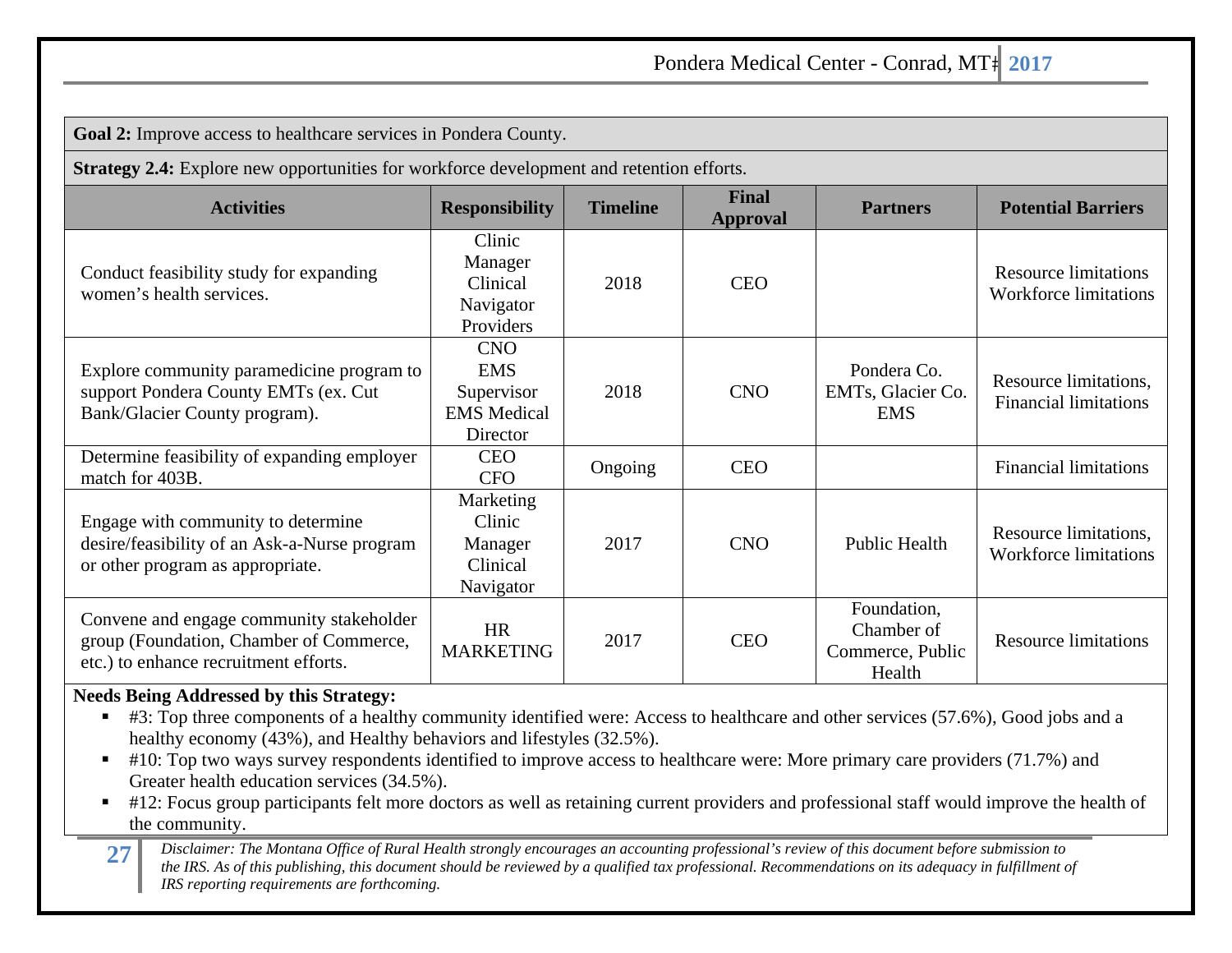$\blacksquare$ #13: Top three desired local healthcare services were: Ask-a-Nurse (55.1%), Dermatology (31.4%), and Gynecology/obstetrics (28.8%).

### **Anticipated Impact(s) of these Activities:**

- ٠ Improved recruitment of healthcare providers to PMC
- $\blacksquare$ Improved access to local health providers and services
- $\blacksquare$ Improved engagement with community stakeholders

### **Plan to Evaluate Anticipated Impact(s) of these Activities:**

- $\blacksquare$ Community stakeholder group is formed
- n Track development of community recruitment efforts
- Ξ Track number of new healthcare providers hired at PMC

**Measure of Success:** Community stakeholder group meets annually to enhance recruitment efforts at PMC.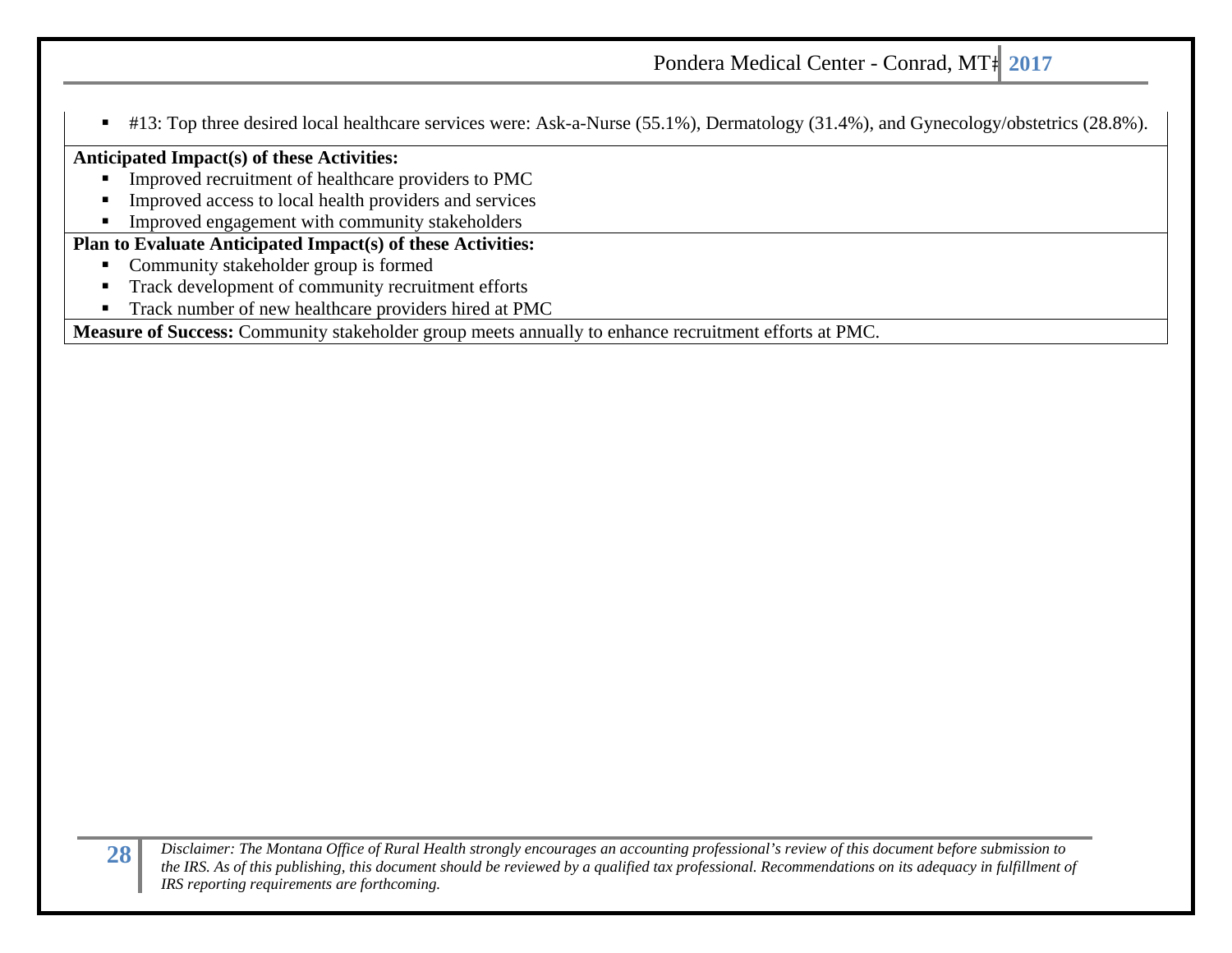**Goal 3:** Promote and explore opportunities to expand senior services in Pondera County.

**Strategy 3.1:** Continue programs and services for Pondera County seniors.

| <b>Activities</b>                                                                                                                                            | <b>Responsibility</b> | <b>Timeline</b>      | <b>Final</b><br><b>Approval</b> | <b>Partners</b>                    | <b>Potential Barriers</b>                                               |
|--------------------------------------------------------------------------------------------------------------------------------------------------------------|-----------------------|----------------------|---------------------------------|------------------------------------|-------------------------------------------------------------------------|
| Continue hosting annual health fair, labs, flu<br>shots, foot clinics.                                                                                       | Management<br>Council | Ongoing,<br>Annually | <b>CEO</b>                      | <b>Health Fair</b><br>Participants | Resource limitations,<br><b>Financial limitations</b>                   |
| Continue partnering with local senior center<br>and other service organizations to provide<br>educational presentations on various senior<br>related topics. | Management<br>Council | Ongoing              | <b>CNO</b>                      | <b>Senior Center</b>               | Resource limitations,<br>Financial limitations,<br>Scheduling conflicts |

### **Needs Being Addressed by this Strategy:**

- #3: Top three components of a healthy community identified were: Access to healthcare and other services (57.6%), Good jobs and a healthy economy (43%), and Healthy behaviors and lifestyles (32.5%).
- #4: Survey respondents indicated most interest in the following educational classes/programs: Health and wellness (44.2%), Fitness (32.6%), and Weight loss (31%).
- Г #5: 60.9% of survey respondents rated the availability of prevention programs as "fair" or "poor."
- #9: 25.1% of survey respondents rated their knowledge of health services at PMC as "fair" or "poor."
- #10: Top two ways survey respondents identified to improve access to healthcare were: More primary care providers (71.7%) and Greater health education services (34.5%).

### **Anticipated Impact(s) of these Activities:**

- $\blacksquare$ Improved knowledge of services available for seniors
- Increased access to health services for seniors

### **Plan to Evaluate Anticipated Impact(s) of these Activities:**

- Г Track number of programs/educational opportunities provided by PMC staff at senior center
- $\blacksquare$ Track utilization of prevention and education services offered

**Measure of Success:** PMC continues partnership with local senior center to provide senior health education and services.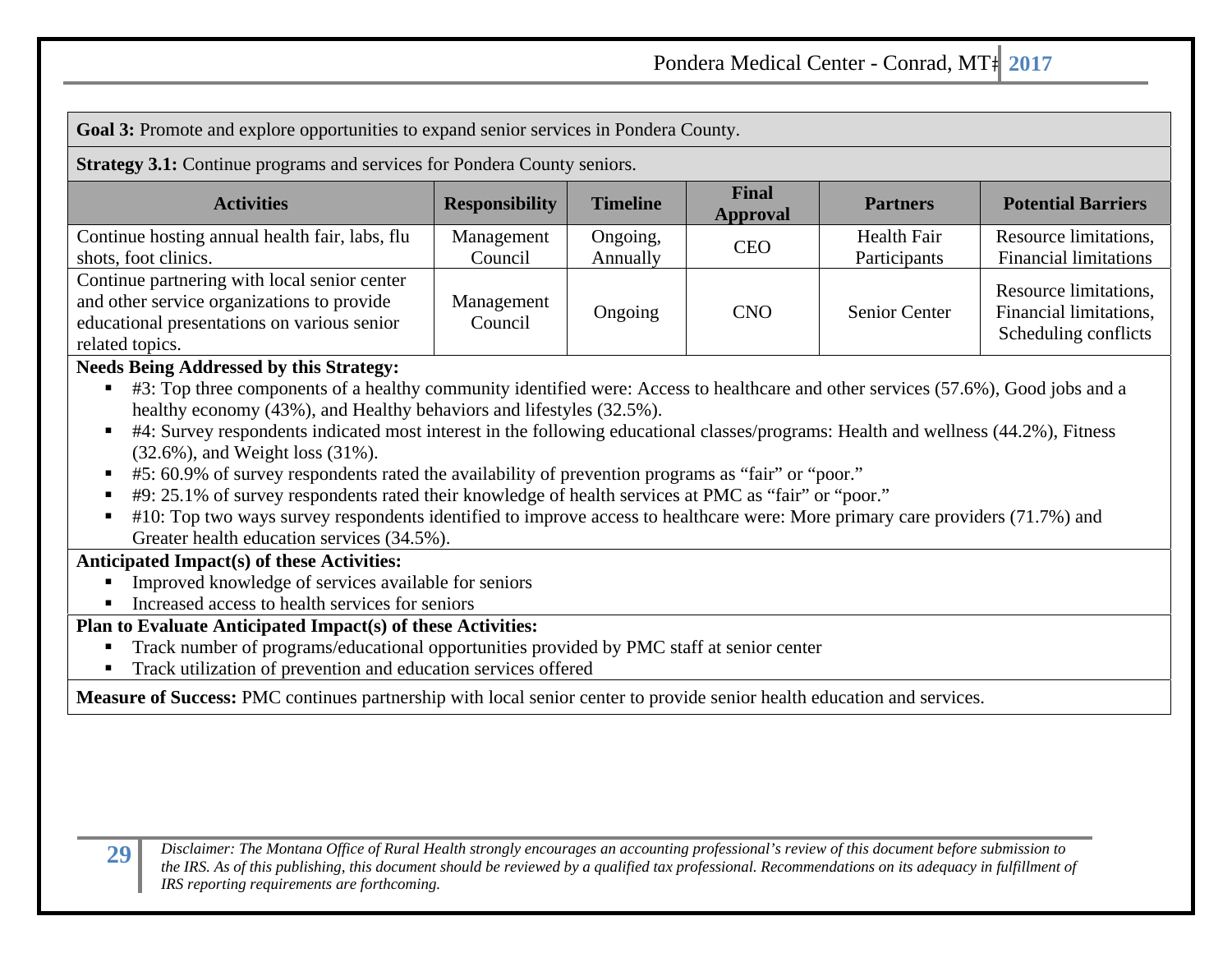**Goal 3:** Promote and explore opportunities to expand senior services in Pondera County.

**Strategy 3.2:** Explore opportunities to expand senior services.

| <b>Activities</b>                                                                                                                             | <b>Responsibility</b>                                    | <b>Timeline</b> | Final<br><b>Approval</b> | <b>Partners</b>                                                                              | <b>Potential Barriers</b>                             |
|-----------------------------------------------------------------------------------------------------------------------------------------------|----------------------------------------------------------|-----------------|--------------------------|----------------------------------------------------------------------------------------------|-------------------------------------------------------|
| Explore enhancing partnerships with<br>community organizations (i.e. Public Health)<br>to expand senior programming.                          | <b>CNO</b><br>Clinical<br>Navigator                      | 2018            | <b>CEO</b>               | Pondera Co.<br><b>Public Health</b><br>Area on aging<br><b>Easter Seals</b><br>Senior Center | Resource limitations,<br><b>Financial limitations</b> |
| Determine feasibility of expanding<br>vaccination services offered.                                                                           | <b>CNO</b><br>Clinic<br>Manager<br>Clinical<br>Navigator | 2018            | <b>CNO</b>               | Pondera Co.<br>Public Health                                                                 | Resource limitations,<br><b>Financial limitations</b> |
| Continue PMC participation in the Mental<br>Health Advisory Board to explore<br>opportunities for enhancing senior mental<br>health services. | Clinical<br>Navigator                                    | Ongoing         | <b>CNO</b>               | <b>Mental Health</b><br><b>Advisory Board</b>                                                | Resource limitations,<br><b>Financial limitations</b> |

### **Needs Being Addressed by this Strategy:**

■ #3: Top three components of a healthy community identified were: Access to healthcare and other services (57.6%), Good jobs and a healthy economy (43%), and Healthy behaviors and lifestyles (32.5%).

- #4: Survey respondents indicated most interest in the following educational classes/programs: Health and wellness (44.2%), Fitness (32.6%), and Weight loss (31%).
- #6: 36.8% of survey respondents reported having experienced periods of depression in the past three years.
- #7: 66.7% of survey respondents feel availability of mental health services in the area is "fair" or "poor."
- Г #8: 62.1% of survey respondents feel availability of substance abuse program in the area is "fair" or "poor."
- Г #10: Top two ways survey respondents identified to improve access to healthcare were: More primary care providers (71.7%) and Greater health education services (34.5%).

### **Anticipated Impact(s) of these Activities:**

- $\blacksquare$ Increased community collaboration regarding senior healthcare needs in Pondera county
- Г Improved health outcomes for seniors
- $\blacksquare$ Increased opportunities for seniors to age in place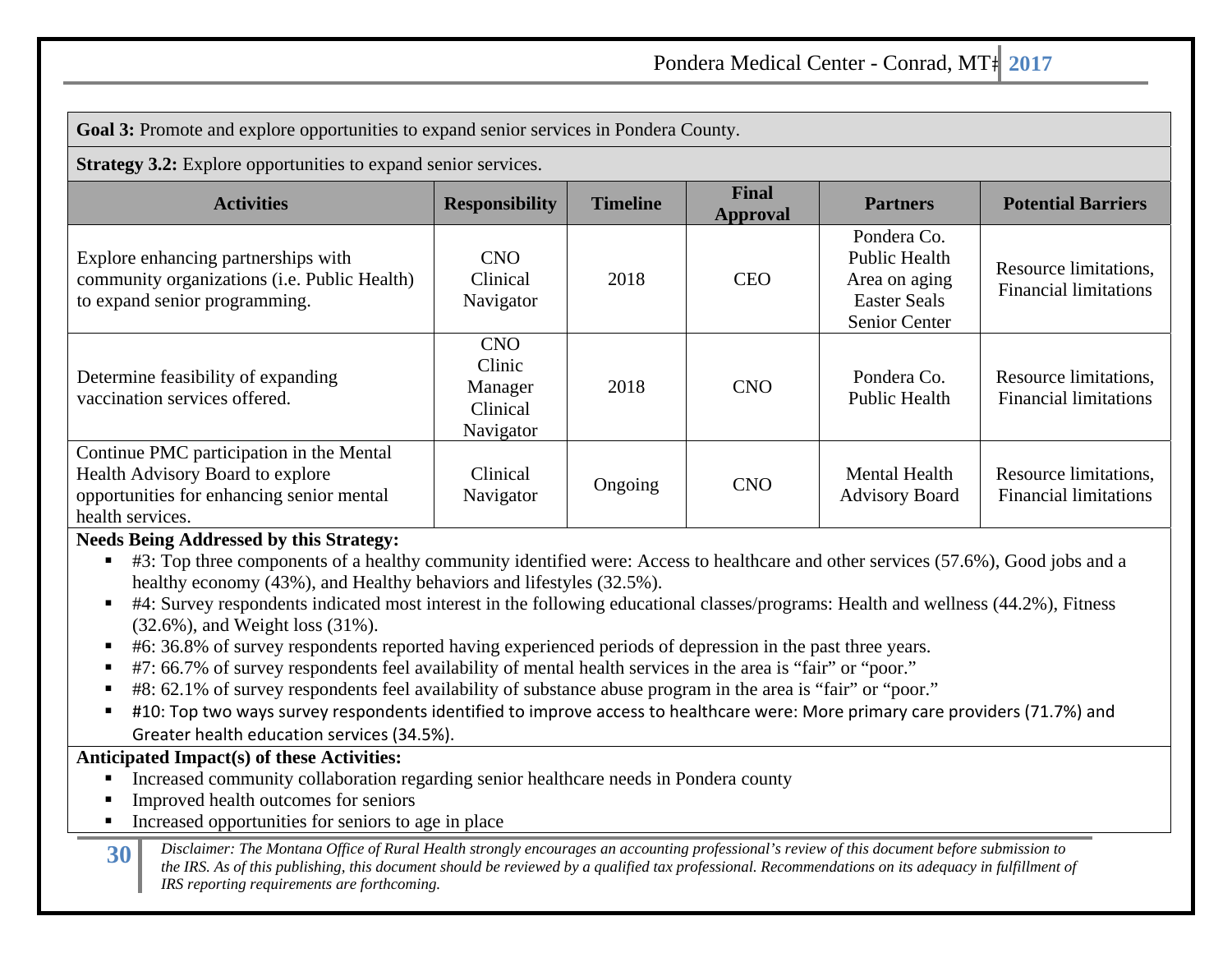**Plan to Evaluate Anticipated Impact(s) of these Activities:** 

- $\blacksquare$ Track number of new senior services and programs offered by PMC
- $\blacksquare$ Track number of participants at each event

**Measure of Success:** PMC will be a valued partner in supporting seniors in Pondera County.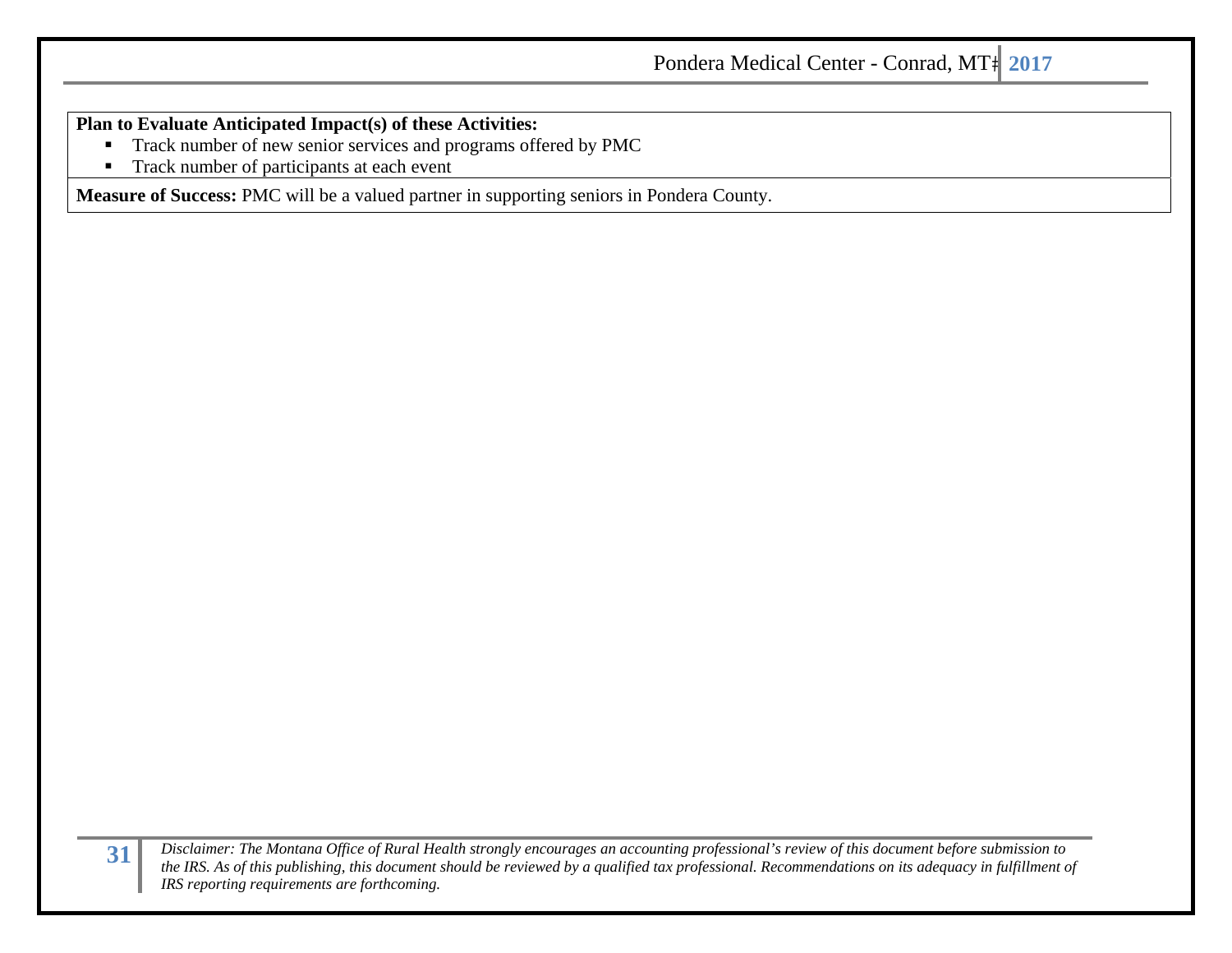| Pondera Medical Center - Conrad, MT <sup>+</sup> 2017 |  |
|-------------------------------------------------------|--|
|-------------------------------------------------------|--|

J.

### **Needs Not Addressed and Justification**

| <b>Identified health needs unable to address</b><br>by Pondera Medical Center                                                                                                                         | <b>Rationale</b>                                                                                                                                                                                                                                  |
|-------------------------------------------------------------------------------------------------------------------------------------------------------------------------------------------------------|---------------------------------------------------------------------------------------------------------------------------------------------------------------------------------------------------------------------------------------------------|
| 1. Dermatology (31.4%) was the second highest desired service<br>not currently available locally.                                                                                                     | Workforce shortage<br>$\bullet$<br>Ongoing recruitment for visiting specialist                                                                                                                                                                    |
| 2. 46.9% of survey respondents delayed or did not received<br>needed medical services in the last three years. Top reason<br>for not receiving cost was due to cost (It cost too much;<br>$45.1\%$ ). | Patient navigator services, enrollment assistance for<br>$\bullet$<br>Medicare/Medicaid using the MASH program, and a sliding fee<br>schedule are all available.                                                                                  |
| 3. Focus group participants expressed interest in<br>maternity/prenatal care.                                                                                                                         | Unable to provide obstetric delivery due to workforce shortage<br>$\bullet$<br>and no anesthesia services. Rural Health Clinic can provide<br>prenatal care up to time of delivery. Need to educate<br>community on prenatal care provided at RHC |